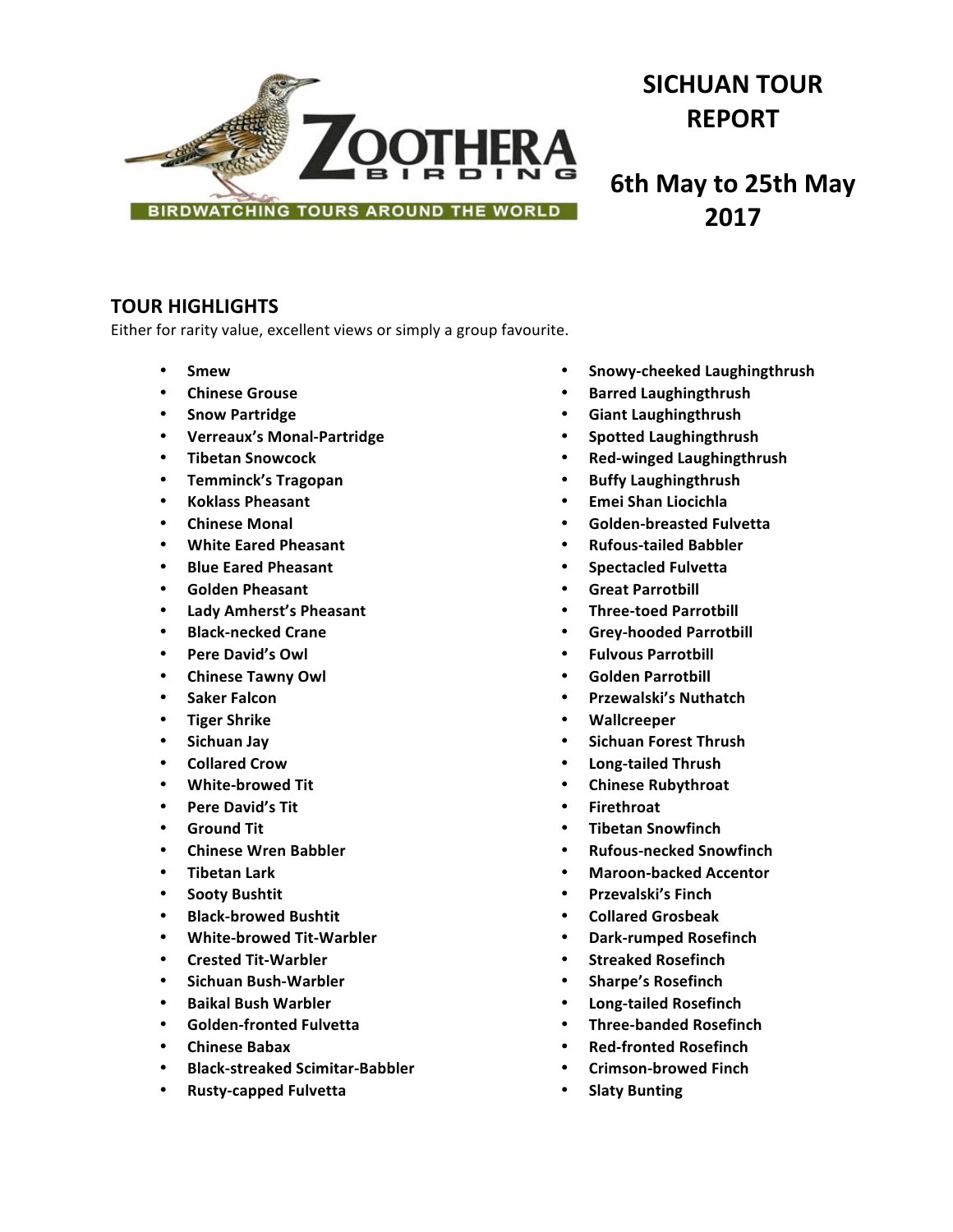# **SUMMARY:**

Sichuan continues to provide some of the most memorable birding on the planet, with its combination of high quality target species and stunning scenery. Amongst the 325 species seen on this tour, it is always the 'chickens' that stand out and this year's tour gave us incredible looks at 3 displaying male Temminck's Tragopans, point-blank views of male Chinese Monal, and an incredibly confiding male Golden Pheasant. Watching a pair of Tibetan Snowcocks charging towards us in a blizzard was also pretty incredible, as were repeated looks at Chinese Grouse. Our tour followed our regular itinerary, beginning at Longcanggou where an incredible variety of forest birds including all the usual cuckoos, warblers, flycatchers, parrotbills and laughingthrushes were seen. However, great views of Chinese Tawny Owl, **Chinese Wren Babbler and Grey-hooded Parrotbill really stand out from our time here. Erlang Shan was** 



our next port of call and although it is a little 'out of the way' is really worth a visit for the superb views we **experienced of Lady Amherst's Pheasant, Rufous-tailed Babbler, Rustycrowned Fulvetta, Long-tailed Rosefinch**  and the stunning Firethroat. Two full days on incredible Balangshan are **always exciting, and you just know you**  are going to see some awesome birds here. Being surrounded by snow-capped peaks, watching monals and tragopans right in front of you is an experience never to be forgotten, although the more demure Sichuan Forest Thrush

singing in front of us was also pretty cool. Moving on to Mengbishan and then up onto the wide-open plains of the Tibetan Plateau also proved productive, with impressive Blue Eared-Pheasants, Przevalski's Finch singing on a scrub-covered hillside, nesting Tibetan Snowfinch beside the road, dashing Saker Falcons, and diminuitive Crested Tit-Warblers in the pine forest. It took a long time but we eventually nailed Sichuan Jay with a flock moving across a forested hillside – a huge result. A majestic Pere David's Owl staring balefully down at us from his lofty perch signalled the end of our main tour before setting off to wonderful Tangjiahe. Our remote hotel was perfectly located to explore the trails and a number of special birds such as Spectacled Fulvetta, Fulvous Parrotbill, Baikal Bush Warbler, Slaty Bunting and a stunning pair of Temminck's Tragopans refusing to move from the path in front of us were among numerous highlights. Oh and the male Golden pheasant charging down a grassy slope towards us was also superb. Sichuan is quite simply awesome!

## **Days 1 - 2 ARRIVAL IN SICHUAN**

We took an overnight flight from Heathrow to Chengdu with Cathay Pacific, via Hong Kong, eventually arriving at our hotel just before midnight.

## **Day 3 BAIHAITUAN PARK**

With the group finally together and meeting up with some earlier arrivals we walked around the nearby park picking up Black-crowned Night-Heron, White-browed Laughingthrush, Chinese Blackbird, numerous Chinese **(Light-vented) Bulbuls**, **Black-throated Bushtits**, **Plumbeous Water-Redstart**. It took a while to find **Vinousthroated Parrotbill**, but as we were waiting for this bird to appear a female Slaty-blue Flycatcher appeared – such a surprising find, but it is migration time. A *seicercus* warbler was also seen but not reliably identified as it wasn't calling – it definitely wasn't a Grey-crowned and I suspect it may well have been a rather out-of-place Alstrom's **Warbler**….. maybe….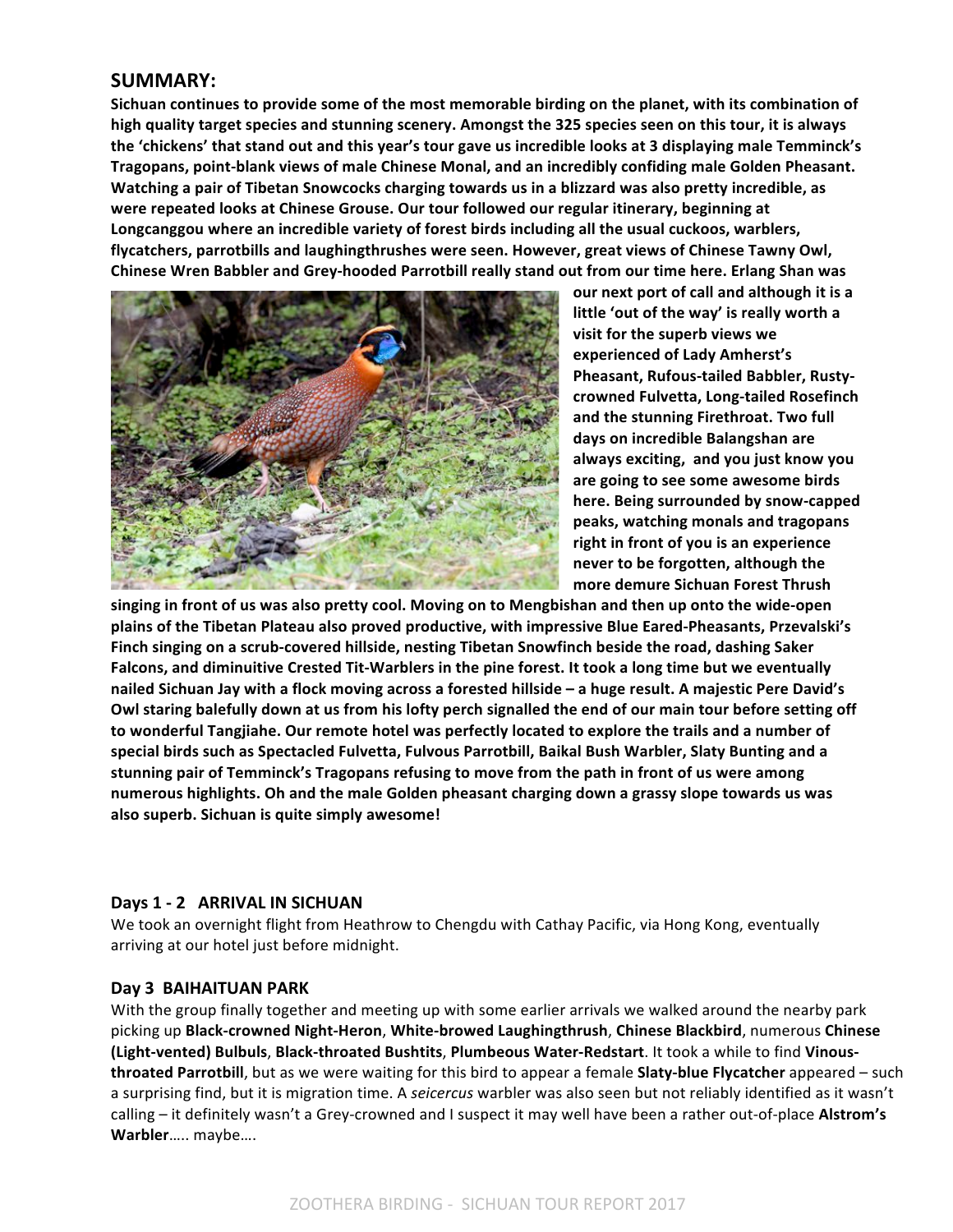So after breakfast we left on the 2 hour drive to our first proper birding stop near Ya'an. A quick stop at a service station along the way had some nice habitat and a pair of **Swinhoe's Minivets** showed really well at eye-level, whilst **Rufous-capped Babbler** circled us a few times. From here it didn't take us much longer to get to our birding site along a river and here we had repeated close looks at **Rufous-faced Warbler**, along with some confiding **Ashy-throated Parrotbills**, **Collared Finchbills**, **Black Bulbuls**, **Yellow-rumped Flycatcher**, **White-rumped Munia**, **Red-billed Blue Magpie**, and some superb close views of a pair of **Black Bazas**. Lunch at the nearby restaurant followed and then a shopping expedition for the next 3 full days at Longcanggou turned into a serious exercise in phaffing before we eventually left Ya'an at 3pm and drove to Longcanggou.

We checked out a few spots on the drive up to the lodge at Longcanggou and managed to obtain crippling views of **Sulphur-breasted Warbler** singing by the roadside. There was also Grey Bushchat and a pair of Russet **Sparrows** on the drive up to the lodge as well. And we eventually reached our base for the next four nights around 4.45pm where we enjoyed a nice couple of hours birding along the road. We began with a close **Brown**flanked Bush-Warbler, followed by a cracking Yellow-throated Bunting singing on the telegraph wires, a Little **Bunting**, **Large Hawk-Cuckoo**, a pair of **Black-naped Orioles**, **Long-tailed Minivet**, **Grey-backed Shrike**, and an extremely confiding Kloss's Leaf-Warbler that flew down to the bush next to us and proceeded to sing its heart out – it was almost too close to focus on! As usual, *Chinese Bamboo-Partridge* just called from the fields without being seen so we'd have to give that another try later.

# Day 4 LONGCANGGOU

Our first full day in Longcanggou turned out to be a really good day where we scored with a number of key target species, several of which often take a few days to find here. So we left the lodge at 5.15am and dove up in our coaster to our usual breakfast spot, and after an eighty minute bumpy drive we were just about ready for it. It was an overcast day and a little cool but this meant that bird activity continued right through to lunchtime, when the mist came in and we had drizzle that lingered for the rest of the afternoon. Anyway, we kicked off proceedings with a **Brown Bush Warbler** skulking at the edge of a small stand of bamboo. Then we hit the first of many flocks today that gave us Mrs Gould's Sunbird, Yellow-browed, Green-backed and Coal Tits, Short-billed Minivet, Red-tailed and Blue-winged Minlas, the first of many Large-billed Leaf-**Warblers, Sichuan Leaf-Warbler**, and best of all a pair of **Fire-capped Tits**. This latter species would be seen very well several times during the day. Whilst we were stood here watching the flock I heard a few more good birds just a little further down the track and sure enough we pulled out a confiding pair of **Golden** Parrotbills that gave repeatedly close views, plus Yellowish-bellied and Aberrant Bush-Warblers, and there was a flock of **Brown Bullfinches** flying overhead as well.

After our picnic breakfast we spent the rest of the morning walking along a wide track that took us through great habitat with plenty of bamboo. We had a few attempts at seeing Red-winged Laughingthrush and little by little a few of the group managed tickable views, but boy they are true skulkers. Our walk was very productive and we saw several fine Grey-hooded Fulvettas, flyover Speckled Woodpigeon, Chestnut**bellied Rock-Thrush**, **Vinaceous Rosefinch**, **Darjeeling Woodpecker**, **Blyth's Shrike-Babbler**, **Buff-barred**, **Ashy-throated** and **Claudia's Leaf-Warblers**, **White-browed Bush-Robin**, **Rufous-gorgeted Flycatcher**, White-collared and Stripe-throated Yuhinas, a very showy White-bellied Redstart perched right out on an open branch of a small conifer, **Elliot's Laughingthrush**, **Collared Grosbeak**, **Olive-backed Pipit**, and best of all a pair of Three-toed Parrotbills spotted by Julian, and an Emei Shan Liocichla posing nicely in a small conifer. 

By the time we had returned to the coach it was midday and lunch already felt overdue, so after some hot noodles we all felt fortified enough to make another short walk. I really wanted to keep our hot streak going by nailing Great Parrotbill. As we walked along the track that passes through the bamboo zone we came across a big flock with Red-tailed and Blue-winged Minlas, several Golden-breasted Fulvettas, and another Golden Parrotbill. As we watched all of the action a Great Parrotbill was found feeding low down inside a stand of bamboo. It was really tucked in and obscured but for those in the right position it gave some decent views. So with the drizzle getting heavier we returned to the coach and drove lower.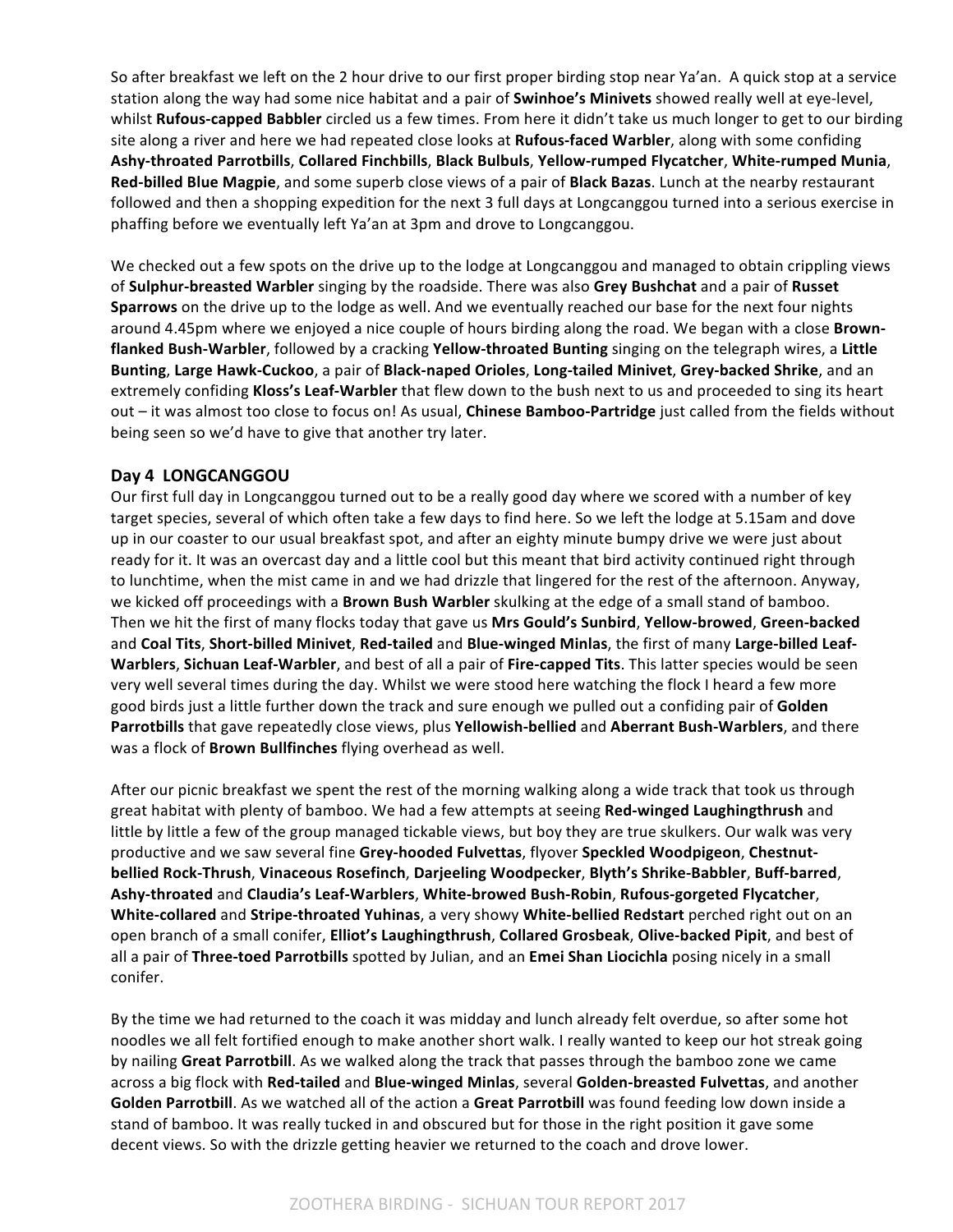We walked along a side trail through some great forest and found a few more flocks with **Black-winged Cuckooshrike**, **Yellow-bellied Tit**, **Ferruginous Flycatcher**, **Chestnut-crowned Warbler** and both **Ultramarine** and the rare **Sapphire Flycatchers** all in the first flock. We followed the trail but activity was quite slow but we still picked up Himalayan Swiftlet, Emei Leaf-Warbler, a Fujian Niltava, Eurasian **Nuthatch** and a confiding **Pygmy Wren-Babbler**. Once we were back on the main track we tried to get a view of a singing Marten's Warbler, when all of a sudden a flock of Buffy Laughingthrushes passed by and we chased them along the track and were rewarded with good views eventually. As we continued down the track it was apparent that the drizzle had literally dampened bird activity so we hopped onto the coach and returned to the lodge, extremely satisfied with our day.

# Day 5 LONGCANGGOU

Headed up into the hills at 5.15am in a couple of small minivans and drove to the pass, stopping along the way to secure absolutely crippling views of a pair of Grey-hooded Parrotbills. Sounds easy right? Well, it was our second stop where we searched for this rare endemic and it was very pleasing to find them right



**Grey-hooded Parrotbill**

beside the main track. What a bird! Up at the pass we had our breakfast and watched 14 **Oriental Honey Buzzards** flying over in the clear blue sky, plus a couple of **White-throated Needletails**. Afterwards we began our time consuming search for **Sichuan Treecreeper** and walked down to some fantastic forest. Along the way we absolutely nailed **Spotted Bush Warbler** with very close looks at a singing bird, followed by a pair of **Buff-throated Warblers**, a posing **White-bellied Redstart** and a singing **Chestnut Thrush**. When a **Chinese Wren-Babbler** began calling I didn't feel too optimistic about our chances of actually seeing it but how wrong can you be? I mean we watched it for about 5 minutes walking along a

log on the forest floor repeatedly and then scurrying around a clearing before leaving it in peace. What a result. Well, we couldn't locate any treecreepers but did get a pair of confiding Great Parrotbills, Bianchi's **Warbler**, and eventually fine views of a **Chestnut-headed Tesia**. We ended the morning's session with scope views of a calling **Lesser Cuckoo**.

After our picnic lunch we continued walking and saw **Eurasian Wren, Darjeeling Woodpecker**, lots of **Sichuan Leaf Warblers, Large Hawk-Cuckoo**, and amazingly a Pere David's Tit. But with mist and low cloud descending, bird activity died off completely as it did yesterday so we drove lower down and found a **Sichuan Bush Warbler** singing from the top of a grassy bank. And a nearby trail proved to be very quiet with only **Claudia's Warbler** and Red-tailed Minla to enliven proceedings, so we called it a day. Well that was until we returned to the lodge a little earlier than normal and decided to walk along the road in the forlorn hope of seeing a **Chinese Bamboo-Partridge**. But we did get our first Eurasian Cuckoo, Grey-backed Shrike, **Black-naped Oriole** and a few other commoner species.

# Day 6 LONGCANGGOU

Well it rained all morning and into the early afternoon. We had already driven up the absolutely awful track to the start of the paved section of road *ie* the last 3kms before the pass and spent most of this time sheltering in a large worker's tent hunkered around the fire. We tried walking out and even drove up to the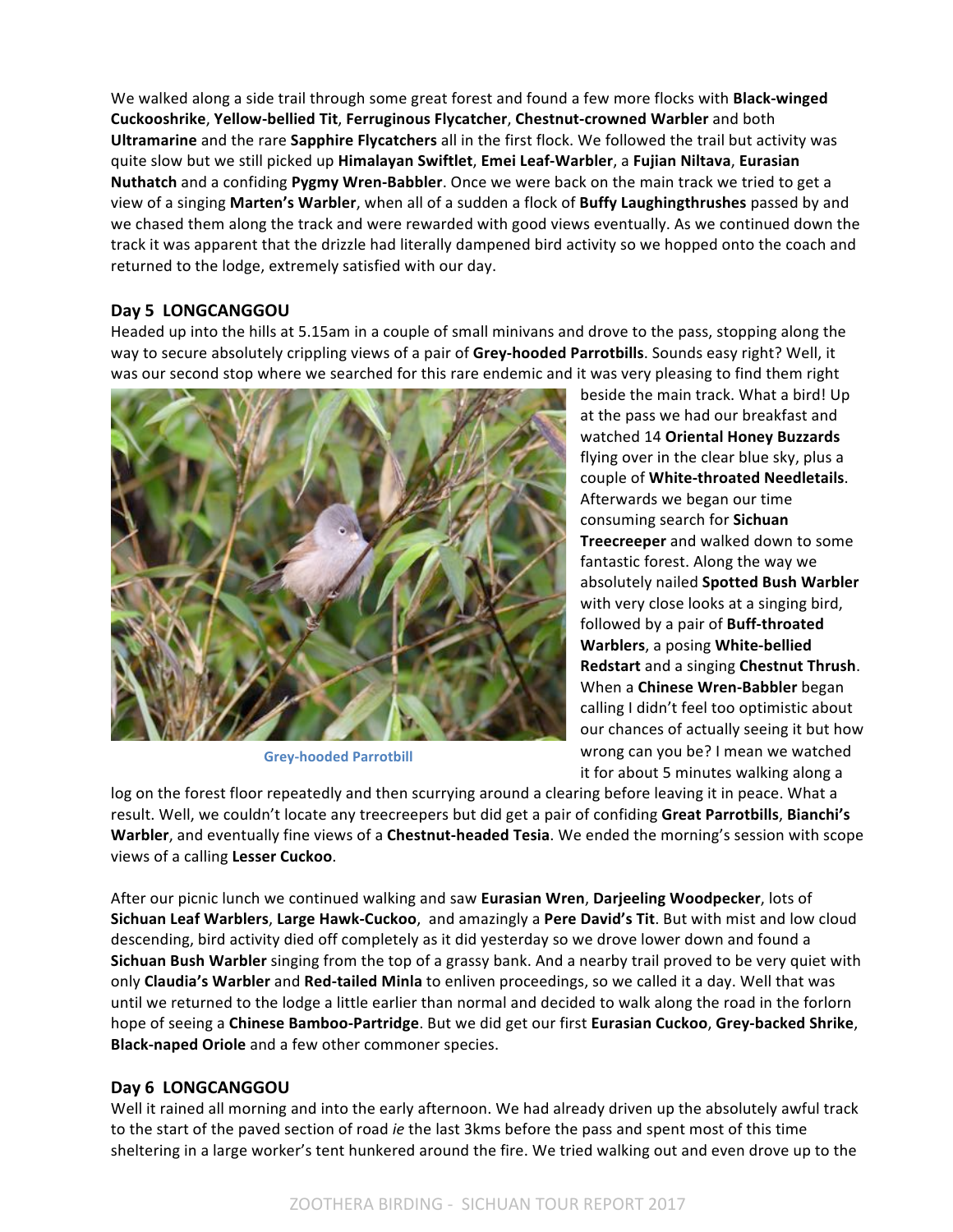pass but it rained constantly and the mist rolled in and out. After lunch we gave up and drove lower and sure enough the sun came out and we had blue sky. So we birded several areas on the way down and had quite a few flocks which gave us some previously seen species such as Emei Shan Liocichla, Golden**breasted** and **Grey-hooded Fulvettas**, **Red-tailed** and **Blue-winged Minlas**, **Ashy-throated** and **Sichuan Leaf-Warblers** etc.

We eventually got to my target area and we quickly located a singing **Emei Leaf-Warbler** that posed just a few metres away from us and sang its heart out. The first of many **Brown Shrikes** that we were too see in the afternoon was also present as well. Moving to another area we walked through lovely forest where lots of Kloss's Leaf-Warblers were singing and we stumbled upon several flocks enjoying close views of **Chestnut-crowned Warbler** and **Yellow-browed Tit** amongst a bunch of commoner species. Moving on, another flock held Ultramarine and Ferruginous Flycatchers & Yellow-bellied Tit, and another Oriental **Honey Buzzard** and a **Mountain Hawk-Eagle** flew over. We also managed decent views of a singing Marten's Warbler and further on a Grey-crowned Warbler was also seen.

After dinner we went up the valley and called in a **Himalayan (Chinese Tawny) Owl** that flew right over us and hovered right above our heads before flying away. A lifer for me and what a buzz!

# **Day 7 LONGCANGGOU - LUDING**

We birded the lower slopes of Longcanggou this morning and had an enjoyable walk along the road, picking up several new trip ticks. A singing **Chinese Blue Flycatcher** posed nicely on a bare branch right next to us, an Oriental Cuckoo flew over and a Wedge-tailed Green-Pigeon was also seen. As always there were several large flocks and we had nice views of a pair of **Brown Bullfinches**, Steve R picked up a showy **Speckled Piculet**, and in the flocks we also saw a Marten's Warbler, Chestnut-crowned Warbler, Japanese White-eye, Kloss's and Large-billed Leaf-Warblers, Red-tailed Minla, and there was also a nice pair of Pere David's Fulvettas. To finish a nice little session we had further views of Sichuan Bush-Warbler before heading back to the lodge, loading our luggage on-board and setting out on the five hour drive to Luding.

Along the way we stopped for a 'rest stop' and in the gardens behind the toilets we found **Yellow-streaked Warbler** and a cracking **Tiger Shrike**. A short drive further and we headed along the Old Erlang Shan Road where a pair of **Spotted Nutcrackers** greeted our arrival. As it was 4.15pm we had timed it perfectly and in glorious late afternoon sunshine we managed to find a number of great birds that would definitely make things easier tomorrow. Amazingly, I managed to call in a **Rufous-tailed Babbler** that perched on top of a bush for a little while and although it was partially obscured by a branch the views were good. Our first **Collared Finchbills**, **Brown-breasted Bulbuls**, **Daurian Redstart** and a **White-browed Fulvetta** followed. And our run of good luck continued when a Barred Laughingthrush hopped up into a leafless bush right below us and began to sing for several minutes. Wow! Many Grey-crowned Warblers were showing well in the area and we enjoyed repeated views, and an **Indian Blue Robin** hopped along the side of the road right in front of us. Walking back to our waiting coach a **Long-tailed Rosefinch** played hide-and-seek but was seen by most of the group.

# Day 8 **ERLANG SHAN**

It felt like a good omen for today when we had a Grey Nightjar right beside our coach just before first light. And then we began our drive for Lady Amherst Pheasant along the Old Erlang Road, which took a couple of attempts but eventually everyone had views of an immature male and a couple of females at various points along the road. A **Koklass Pheasant** frozen at the side of the road was a first for me here and definitely a surprise. With the sun hitting the lower slopes there was more bird activity and when an unfamiliar song emanated from the slope above us I recorded the call and played it back. What appeared after a lengthy battle was like a bolt out of the blue. A fulvetta appeared which I assumed would be White-browed Fulvetta, but the narrower white supercilium, prominent black line above it and the rich chestnut crown leading onto the forecrown meant it was a Rusty-capped Fulvetta – a scarce bird in Sichuan. Following this we had our picnic breakfast and walked for about an hour, with Pink-rumped Rosefinch being the best bird,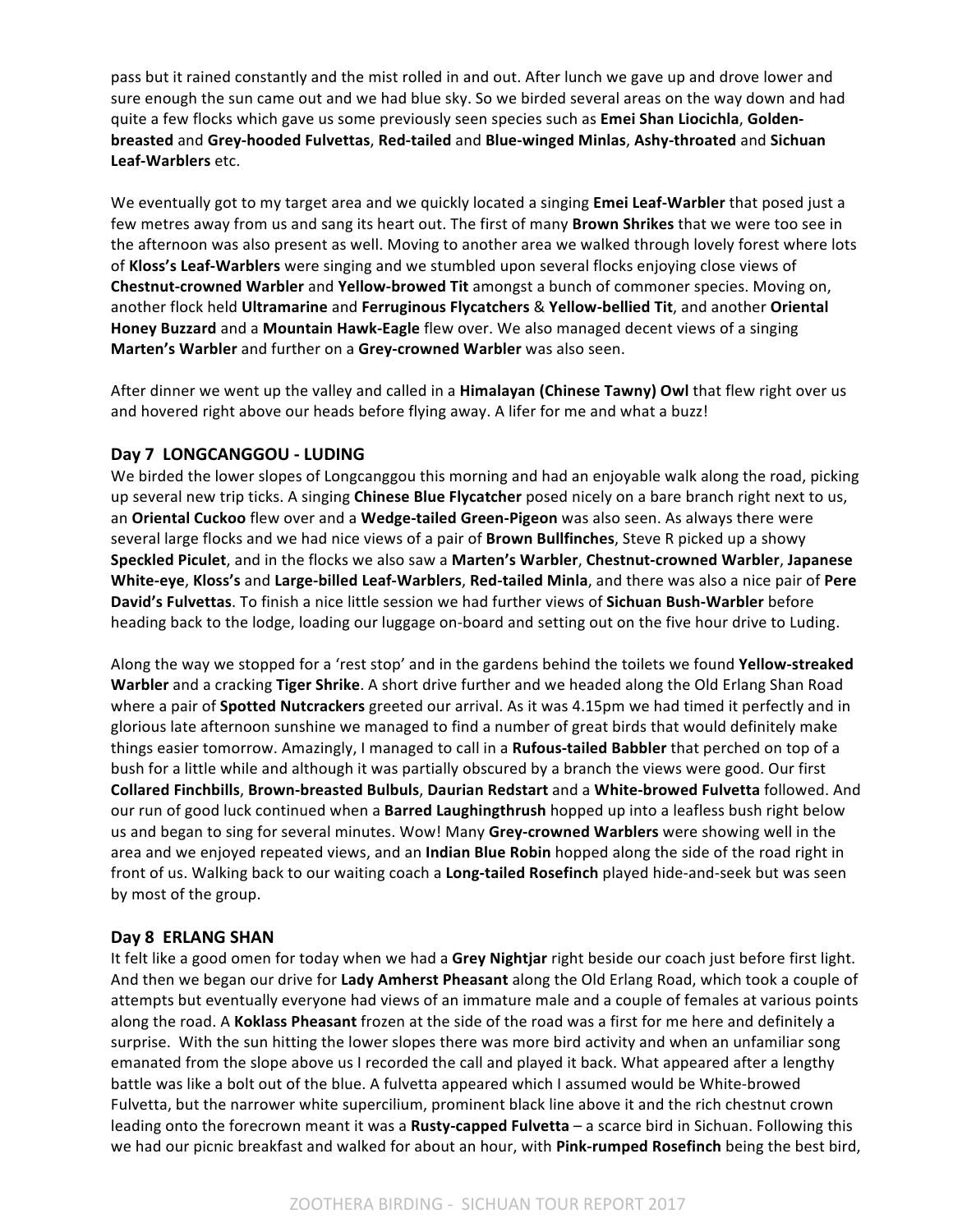although several **Elegant Buntings**, **Slaty-backed Flycatcher** and a pair of **Streak-breasted Scimitar-babblers** were rather nice as well. Suddenly a **Firethroat** began calling and this individual proved to be very confiding and over the next ten minutes we were treated to an amazing encounter with this much-wanted species. And what a stunner it is..! Meanwhile, overhead 3 **Black Bazas** and a **Himalayan Buzzard** were seen, plus we

also had **Grey Bushchat**, **Daurian Redstart** and other common species.

Moving higher we encountered more and more **Spotted Nutcrackers**, in fact I have never seen so many here. A walk into the conifer forest got us some great views of **White-browed Fulvettas**, **Grey-crested Tit**, **Black-browed Bushtit**, and other previously seen species. Following this we spent some time around the abandoned buildings where a female **Russet Sparrow**, **Grey-headed Bullfinch** and **White-winged Grosbeak** were present. And our first **Rosy Pipit** was spotted by Jeff as we drove higher.



**The spectacular Firethroat** 

Following our noodle lunch we walked up into the alpine pastures but found things to

be very quiet and the only real bird of note was our first **Rufous-breasted Accentor**, so we drove lower and had really nice views of **Long-tailed Rosefinch** of the *henrici* race – a potential future split.

# **Day 9 LUDING - WOLONG**

This was a travel day as we drove for some 8 hours from Luding to Wolong along the recently opened new road, after having a 7am breakfast in the hotel. A lie in!!! We eventually arrived in Wolong around 5.15pm and took a short walk along a trail but things were very quiet. The best bid today was a **Black-capped Kingfisher** amongst some common roadside birds seen as we were speeding along.

# Day 10 **BALANGSHAN**

What a great day's birding to celebrate Steve H's milestone birthday this was. It started inauspiciously enough with heavy rain just before we boarded the coach and as we drove higher my intended destination of the tunnel area was blanketed in dense mist, so I decided to go higher. This was a good move as the weather was clearer in places, although low cloud swept in from time to time and then there was the snow. Oh yes it snowed alright and we birded the morning in a winter wonderland where some great birds were seen by us. First up was a pair of **Tibetan Snowcocks** running towards us and stopping about 10 metres away where they called and called, looking all around before slowly walking away. We had already had the usual sighting of a bird high above the road on a ridge, so this was a special treat. In the mist we saw Rosy **Pipits, Rufous-breasted Accentor** and then a pair of Grandala flew in literally 2 metres away from us and lingered for a long time. Even in the mist the male's iridescent blue stood out. Driving higher up we eventually connected with a group of 4 **Snow Partridges** just above the road but in the mist you couldn't really pick up any colour or detail on the birds, so we continued higher and connected with half a dozen **Red-fronted Rosefinches** feeding amongst the snow covered rocks below us. We'd also seen Lammergeier, a flock of Yellow-billed Choughs, Blue-fronted Redstart, a pair of Brandt's Mountain-Finches giving stunning views on the road, several **Plain Mountain-Finches** and several **Alpine Accentors**, one of which almost walked over one of our group's shoes! With the weather improving we had great scope views of the Snow Partridges and this time you could see colour, feather detail - the works. Brilliant! One final stop as we descended the mountain proved to be worthwhile with a **Chinese Rubythroat** (a recent split from White-tailed Rubythroat) singing from the top of a rock, a pair of Alpine Leaf-Warblers and a Kessler's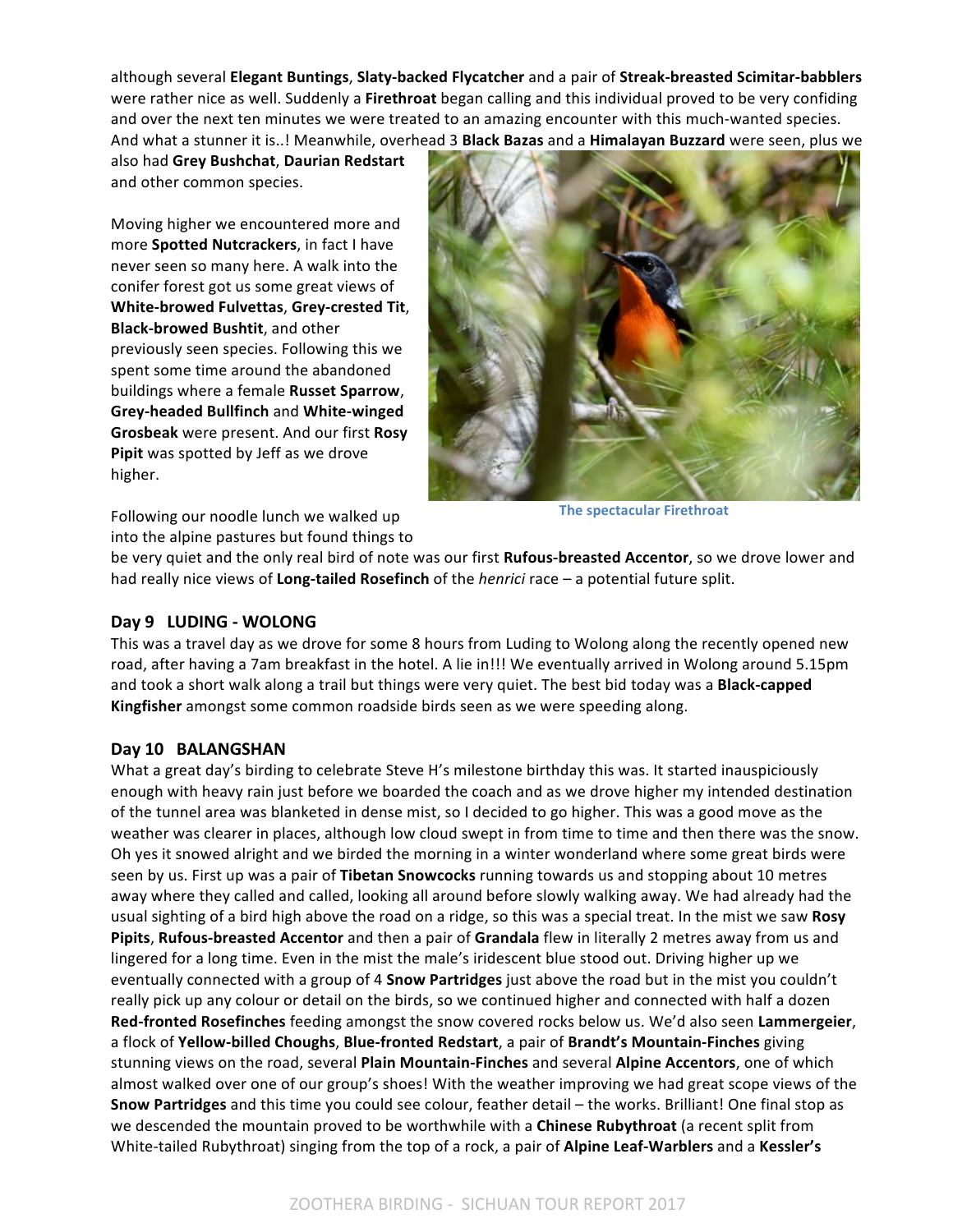**Thrush**. When the question was asked "what's that wren-like thing", well you guessed it – it was a **Eurasian Wren**!

With all of our targets reached from the higher levels we drove back down to the tunnel, where thick mist still blanketed the area. Both **Blood Pheasant** and **Verreaux's Monal-Partridge** called in the gloom but were unsurprisingly unresponsive so we drove lower. All of a sudden the mist and low cloud cleared and birds began to sing, so we made the best of it and nailed **Himalayan Bluetail, Blue-fronted** and White-throated **Redstarts, Chinese Fulvetta, Rufous-vented Tit, both Collared and White-winged Grosbeaks and several Himalayan Griffons**. However, all of the previously mentioned species paled into insignificance when a stunning male **Temminck's Tragopan** suddenly appeared beside the road and ran across a clearing directly opposite us. So we walked up the slope a little and I quietly played the call when amazingly it reappeared and ran across the clearing in front of us. Then it ran back again, walked around behind some leafless bushes, walked back in front of us, and then back again. All of this was just a few metres away from our astonished faces – much too close to photograph really but who's grumbling? With that in the bag how could you top that? Well you can't but there's more birds to find and a Giant Laughingthrush posed nicely at the top of a tree a short while later before we headed back to the tunnel area for our picnic lunch. More mist and low cloud descended just when we thought the day was going to brighten up so, once again, we drove lower. However, bird activity was practically zero despite our best efforts with a female Chinese White-browed Rosefinch the only new bird over the next couple of hours, so we drove right down to the bottom of the valley where a quick search produced the promised **Chinese Babax** to end the day on a good note and we arrived back at the hotel for an early finish. What a day! We toasted the tragopan with a Wolf Berry spirit that really hit the mark and enjoyed yet another excellent dinner!

# Day 11 **BALANGSHAN**

We woke to clear skies and after our 5am departure reached the tunnel area by 6.15am where we had a fantastic view of the alpine meadows, and snow capped peaks all around. Setting up the scope I quickly



**Chinese Monal**

found a group of **White Eared-Pheasants** feeding on the hillside above, followed by a **Koklass Pheasant** calling from a large rock above the road. Not a bad start. Then a magnificent male **Chinese Monal** appeared on the skyline and everyone lapped up the scope views, but the best was yet to come. All of a sudden it flew across the hillside towards us, landing directly above us. Wow! It called repeatedly before flying straight down towards us and beyond into the meadow below. It was out of sight but I quietly crawled down and waited and amazingly it walked out into the open. Holy cow! This stunning vision strutted his stuff and paraded right in front of us

before climbing up into a conifer where it called again and again before flying off down into the valley. This was undoubtedly the best views I've experienced over the past 6 tours here. I can tell you breakfast tasted fantastic after this!

Then we walked along the road and what a good move this was as, first of all a pair of rare **Sharpe's Rosefinches** appeared on the bank next to us (good call Daniel) and then a **Golden Bush-Robin** flew up into the top of a conifer and began to sing. Moving around the tunnel area there were several **Common** and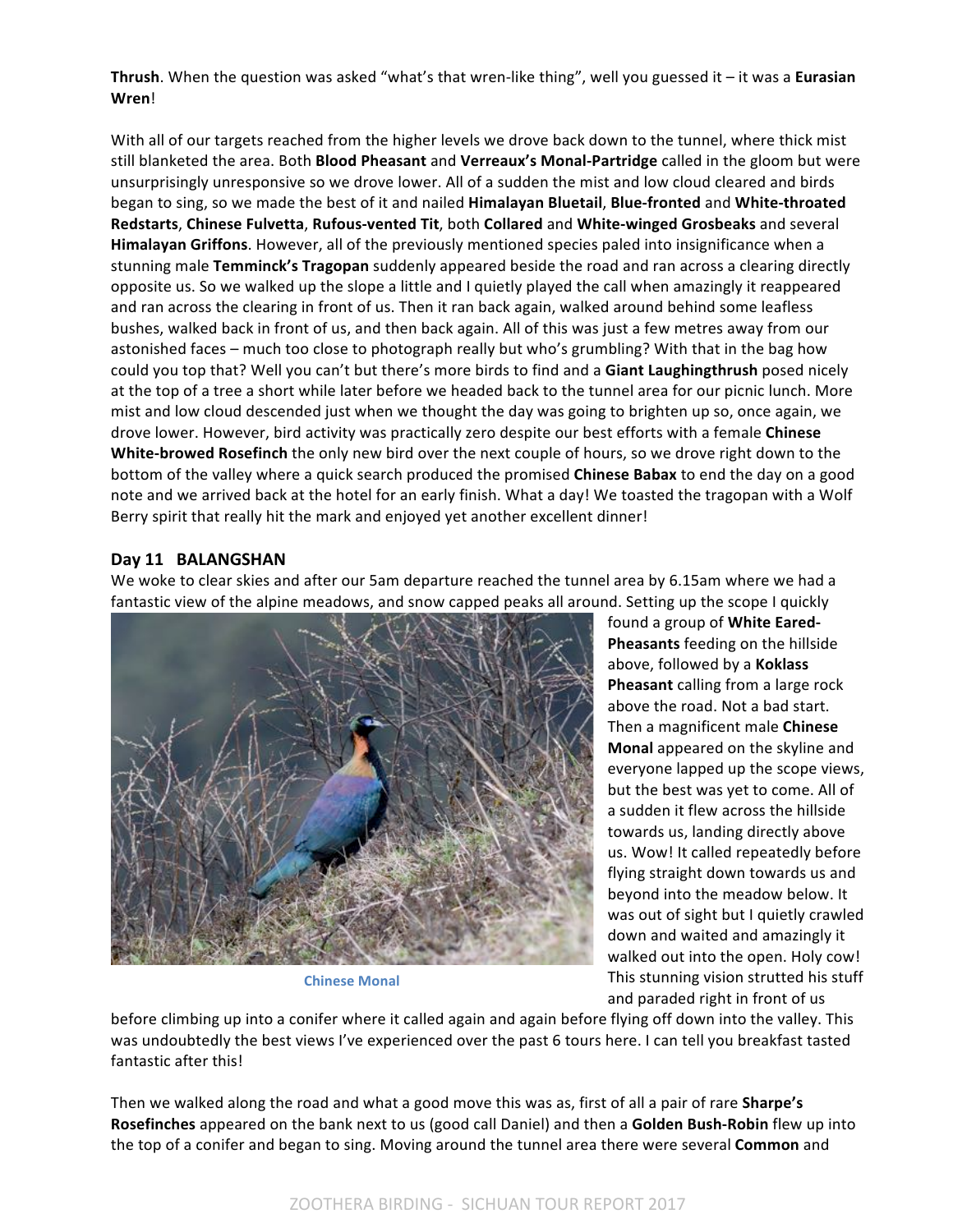**Dark-breasted Rosefinches** present, but I was particularly pleased to finally get Dark-rumped Rosefinch on my Sichuan list, and a flyby Lammergeier is always a crowd pleaser. We even got some views of a calling Verreaux's Monal-Partridge way below us, but it disappeared before everyone could get onto it. Before jumping into the coach we saw a pair of **Snow Pigeons** flying across the hillside and a pair of **Chinese Whitebrowed Rosefinches**. Moving lower down the mountain and things were slow with really not much in the way of birdsong, which is surprising for this time of year. We spent several hours getting very little, apart from a pair of White-throated Redstarts and a pair of Collared Grosbeaks, until eventually I called in a **Chestnut-crowned Bush-Warbler** and it proved to be very responsive and was too close to get a decent photo. Shortly after this I spotted a **Blood Pheasant** crossing a clearing and with a bit of manoeuvring everyone managed to get a view of a pair feeding quietly in the forest.

We took lunch up at the tunnel, where there were a lot more **Snow Pigeons** feeding on the hillside before we drove higher up the mountain. There were flocks of **Grandalas** flying around, **Red-billed Chough** and our first **Alpine Marmots** were particularly pleasing to Steve. We'd done particularly well here and had almost cleaned up but the one blot was **Sichuan Forest Thrush** that had managed to elude us so far. So we tried an area we'd heard one yesterday and after a while we were treated to stunning views in a bare tree - not only a classy bird but it's a Zoothera thrush...... Oh and our first Greenish Warbler was here as well. And that was our most excellent day over so we returned to the hotel early and enjoyed a bit of r&r.

# Day 12 BALANGSHAN - MENGBISHAN

For a travelling day we did quite well with a bunch of good birds found along the way. We even had breakfast in the hotel at 6am before setting off up into the mist enshrouded slopes of Balangshan, travelling through the new tunnel that saved us a lot of time and making our first stop above Rilong. Here, we walked down the road and in the lovely morning sunshine found lots of Pink-rumped Rosefinches, as well as our first Sichuan Tit and Tibetan Serin. Other roadside birds here included Black-browed Tit, Hume's Leaf **Warbler, Grey-headed Bullfinch, Sichuan Leaf Warbler and others. Our route took us through spectacular** deep-sided river valleys and gorges and birds seen en-route included **Black-capped Kingfisher, Grey-backed Shrikes, Eurasian Crag Martins**, and near a small town a flock of **Salim Ali's Swifts** flew around.

Our next stop overlooking a fast-flowing river and tall crags all around was noteworthy as we enjoyed scope views of the usually tricky **Black-streaked Scimitar-Babbler**, a pair of which were calling back at my iPod for several minutes. We also located a Wallcreeper, Hodgson's Redstart and had a pair of Hill Pigeons whizz past us.

Our driver was obviously on a mission today and we reached our usual lunch stop at a small restaurant pretty much on time despite having to travel a lot further than in previous years. And we made Mengbishan Pass around 3.30pm only to find dark grey skies converging and the distant sound of thunder rapidly approaching. However, not to be perturbed we made the best of things and almost immediately found a flock that contained our first Streaked Rosefinches in company with Chinese Beautiful and Chinese White**browed Rosefinches**. They flew away all too quickly but we managed to relocate the **Streaked Rosefinches** again a short while later. Unbelievably we also found several **Verreaux's Monal-Partridges** quite easily and saw at least 3 **Blood Pheasants** quietly feeding out in the open. We drove lower after this but unfortunately the bad weather closed in around us and we had heavy snow and sleet, which curtailed any further birding and we could only hope the situation improves tomorrow.

## Day 13 **MENGBISHAN**

Well today was definitely a day of two halves with the morning bringing us many of the key target species for the area. I already knew that **Sichuan Jay** had proven elusive to some other groups prior to our arrival, so I wasn't confident with that species at all – and yes we failed to see it here. However, our day got off to a cracking start with a Koklass Pheasant crossing the road and then walking across a clearing not too far away from us. Oh and we also saw a couple of **Blood Pheasants** at the same spot, before scoping a singing **Longtailed Thrush**. We tried to drive up above the treeline but the top of the mountain was covered in low cloud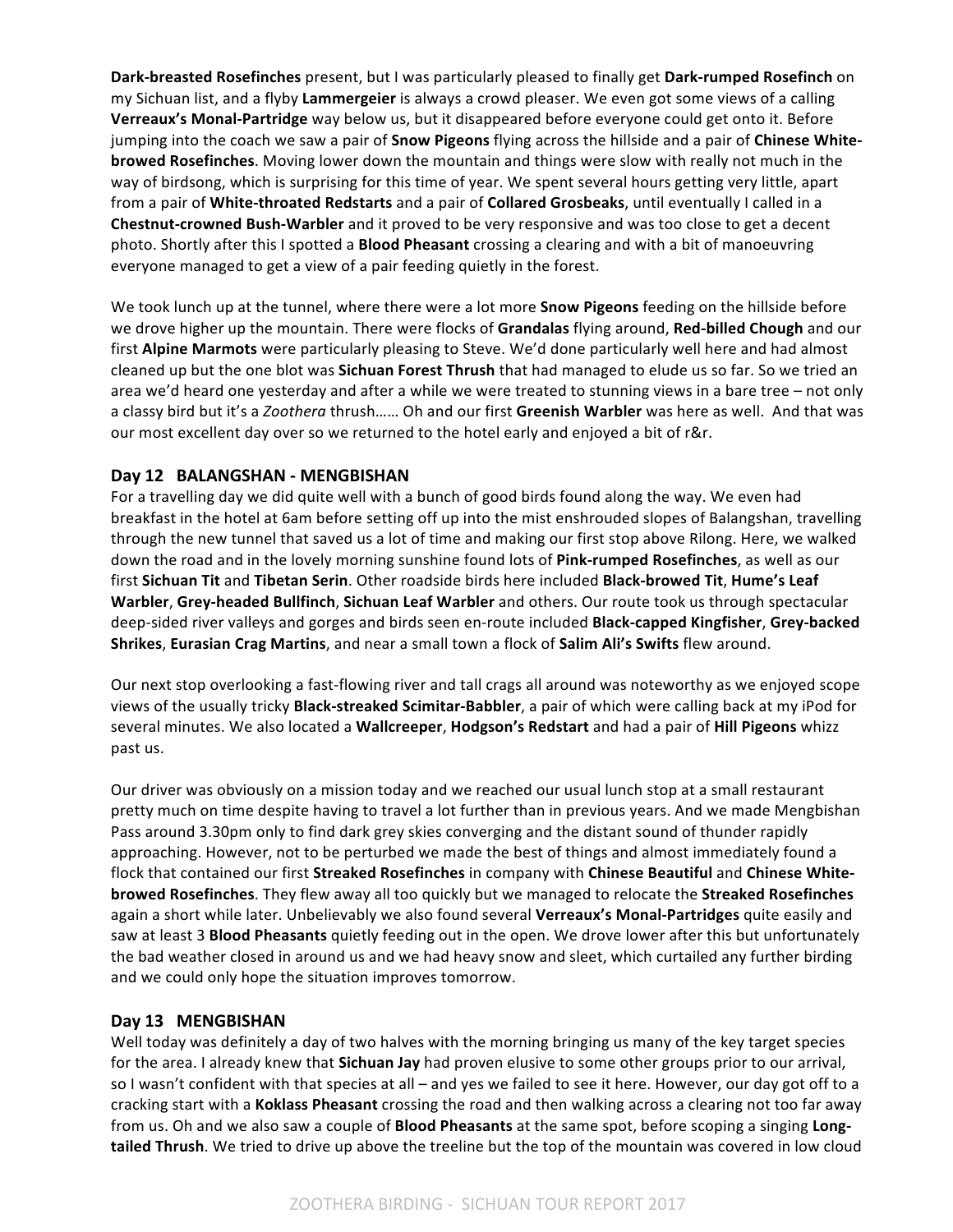so we headed lower and what a good move this was as we found a close singing **Three-banded Rosefinch** that posed nicely at the top of the roadside conifers. It's a bird I always worry about finding so this was a great relief. And shortly after a Przevalski's Nuthatch did the same thing and called back at us from some close trees. Excellent.

So by now the weather had cleared and we enjoyed clear blue skies, so drove up above the treeline and found plenty of **Chinese Beautiful** and some Pink-rumped Rosefinches, but its interesting to note there weren't any Streaked Rosefinches present like yesterday. We again saw Verreaux's Monal-Partridge, but this time there was a pair of Sichuan Tits, a pair of cracking White-browed Tit-Warblers and Ivan found us a female **Crimson-browed Finch**. 

Once were were finished here we walked down along the road into the forest but it was exceedingly quiet, as it proved to be all afternoon. A singing **Long-tailed Thrush** flew past us but the remainder of the day until 5pm when we left was a washout. There were just a lack of birds, either calling or on view. It was devoid of birdlife in the forest. So it was with much relief that we headed back to the hotel..!

# Day 14 TIBETAN PLATEAU - RUOERGAI

Well, the weather was very kind to us and we had clear blue skies and sunshine all the way to Ruoergai on the Tibetan Plateau, some 300+ kms from Maerkang. The first notable bird of the day was a White-throated **Dipper** along a fast-flowing river, followed shortly after by our first Plain Laughingthrush and Common **Pheasant**. There were also some **White Eared-Pheasants** feeding on a hillside, as well as some Central **Asiatic Red Deer**. We drove up to the very edge of the plateau and had our picnic breakfast overlooking a river where we saw Siberian Roe Deer and several Tibetan Citrine Wagtails. A little higher we found a **Godlewski's Bunting**, **Chinese Fulvetta**, **Streak-throated Warbler** and **White-browed Tit-Warbler** along the roadside bushes. Finally we hit the plateau and drove across an increasingly wide-open landscape dotted with bushes, rivers and soft rolling hills all around. There were many **Asian Azure-winged Magpies**, **Eurasian Hoopoe, Oriental Skylark, Ruddy Shelducks,** and some really low-flying **Upland Buzzards, Himalayan Griffons** and **Black-eared Kites**. A few pools held some common ducks including **Ferruginous Ducks**, whilst a **Lesser Sandplover** in breeding plumage was scoped and 2 **Black Storks** circled overhead. There were also some **Red-billed Choughs**, **Oriental Crows**, **Northern Ravens** and **Daurian Jackdaws**. 



**Przevalski's Pinktail by tour participant David Crawshaw**

We made very good time and arrived for a very early dumpling lunch in Hongyuan before carrying on, seeing a soaring **Saker**, **Rock Sparrows**, many **Twites**, a flock of **Plain Martins**, and eventually after a bit of a search a group of 4 Tibetan Grey Shrikes, with a  $5<sup>th</sup>$  individual on the opposite side of the road. We then pressed on over the pass and prepared for our search for **Przevalski's Pinktail**, a bird that has caused me some problems during the last couple of tours. Well, within 2 minutes of arriving we were scoping a calling bird from the hillside above

thanks to some great spotting by Jules. And what a performance it gave with a

parachuting display flight right past us. Wow! With this under our belt we then nailed a pair of Tibetan **Snowfinches** bringing food to their young in a hidden nest. And it was only 4.50pm! So we birded along the last 25 kilometres to Ruoergai, making some random stops at some good looking areas. This gave us a White-browed Tit in some nearby bushes after making several attempts earlier in the day. Oh and I should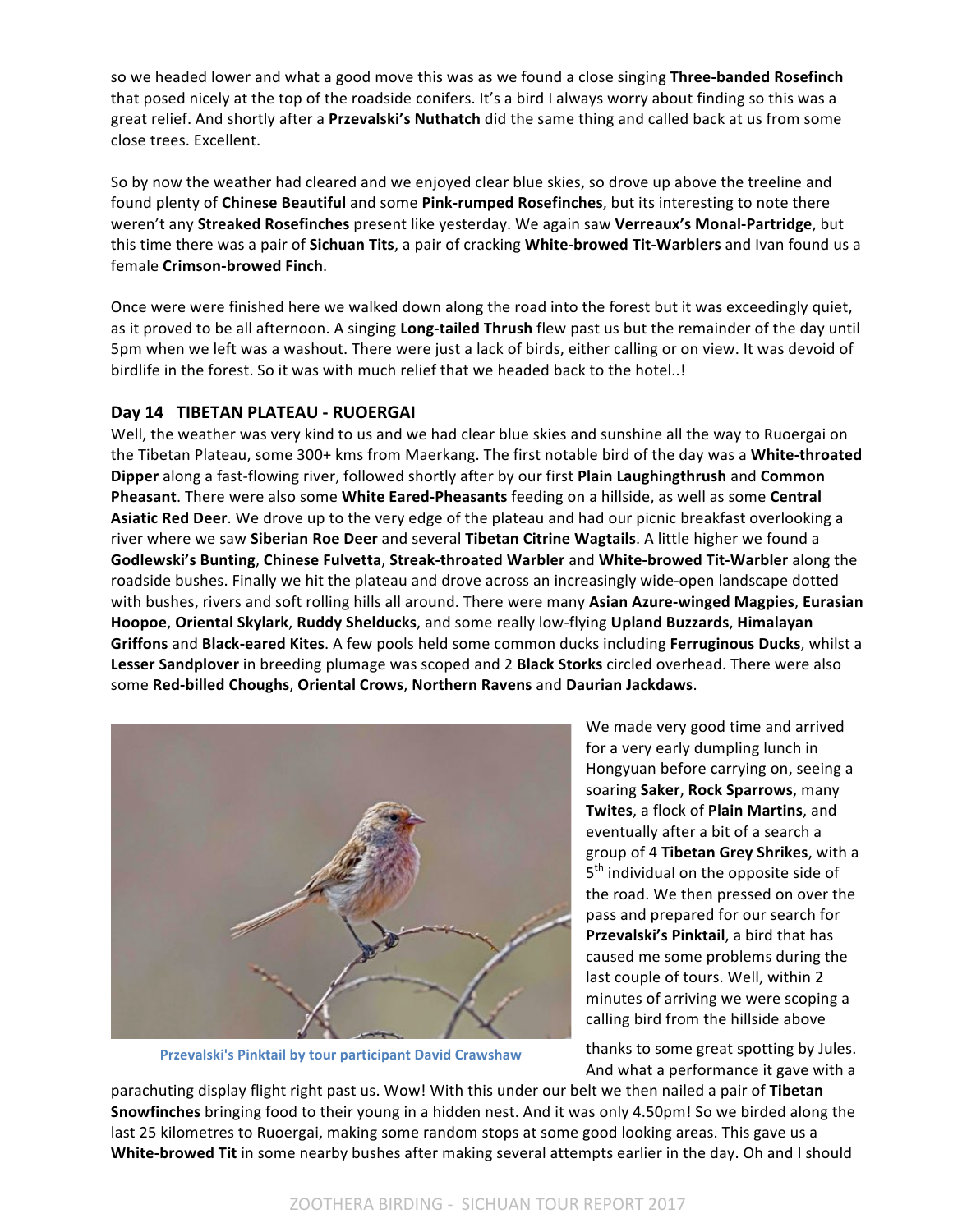mention the 43 **Black-necked Cranes** we'd counted throughout the day, with some very close roadside birds feeding in the wetlands – a class bird and one everyone wants to see. We finally arrived at the hotel in Ruoergai at 6.10pm.

# Day 15 BAXI FOREST - FLOWER LAKE - BAXI FOREST

So the day started very wet and miserable as we staked out our site for **Blue Eared-Pheasant** and unsurprisingly we only heard it. We drove lower but the weather continued in the same vain and despite hanging around for a while there was no sign in it letting up and all we had to show for our efforts was a **Przevalski's Nuthatch**. We made the bold decision to drive to Flower Lake at 10am and upon arrival it was still raining so we ate our second breakfast like good little Hobbits when all of a sudden the weather began to clear. A White-rumped Snowfinch suddenly appeared nearby, a Horned Lark flew in and landed right in front of our coach in the car park and a Tiger Shrike was spotted. Amazingly the rain stopped and whilst waiting for the park bus to leave a trio of Rufous-necked Snowfinches flew towards us and landed giving perfect views. Our luck was definitely changing. The short drive to the end of the road was productive with 3 Sakers perched on roadside posts and at least 4 Tibetan Larks flying past. Down at the lake we enjoyed some nice birding with some notable finds and really scarce birds - Purple Heron, 6 Oriental Pratincoles, redhead **Smew**, and 4 **Black-necked** and 2 **Slavonian Grebes**. Other birds seen included **Common Pochard**, **Tufted Duck**, **Northern Pintail**, **Great Crested Grebe** on a nest, **Little Grebe**, **Ferruginous Duck**, **Red-crested Pochard, White-winged** and Whiskered Terns, Tibetan Wagtails, Wood Sandpiper and others.

It took a while but eventually we had decent scope vies of a Tibetan Lark as well. Driving back along the plateau we had amazing close-ups of a **Saker** mobbing an **Upland Buzzard**. We left at 2pm and drove back to Baxi Forest where shortly after our arrival Jules did the business again and spotted a Blue Eared-**Pheasant** feeding quietly in a small meadow and we also found a pair of **Spectacled Parrotbills** and a **Serow**. Also seen this evening were Yellow-streaked and Alpine Leaf Warblers, Plain Laughingthrush, Chinese Grouse, and 15 Oriental Honey Buzzards migrating north. So quite a day.

## Day 16 BAXI FOREST - CHUANZHUSI

With just a few key species to find we headed down to Baxi Forest at 6am and quickly picked up the robustus race of Dusky Warbler feeding quietly in some roadside bushes, plus an Eurasian Wryneck was calling from the top of a small conifer. Further down a pair of **Blue Eared-Pheasants** were seen briefly walking inside the forest before we had our picnic breakfast. Once on the trails we were able to track down

a pair of **Crested Tit-Warblers** amidst much rejoicing having missed it at Mengbishan. Shortly after, a pair of **Maroon-backed Accentors** showed well and began calling from the top of a conifer and then after we'd almost given up hope Jeff spotted a bird sat on a distant conifer that turned out to be the elusive **Sichuan Jay**. We'd actually settled for a rest in a clearing when the bird was seen and over the next half an hour a group of 9 jays flew across the slope above and we enjoyed pretty decent views of a few of them quietly feeding in some much closer trees. It's interesting to note that this species is nowhere near as responsive to tape playback as, say, 3 years ago and is getting harder every year to find. A



**Snowy-cheeked Laughingthrush**

great deal of luck is needed with this one. And that was us done! There were some common species seen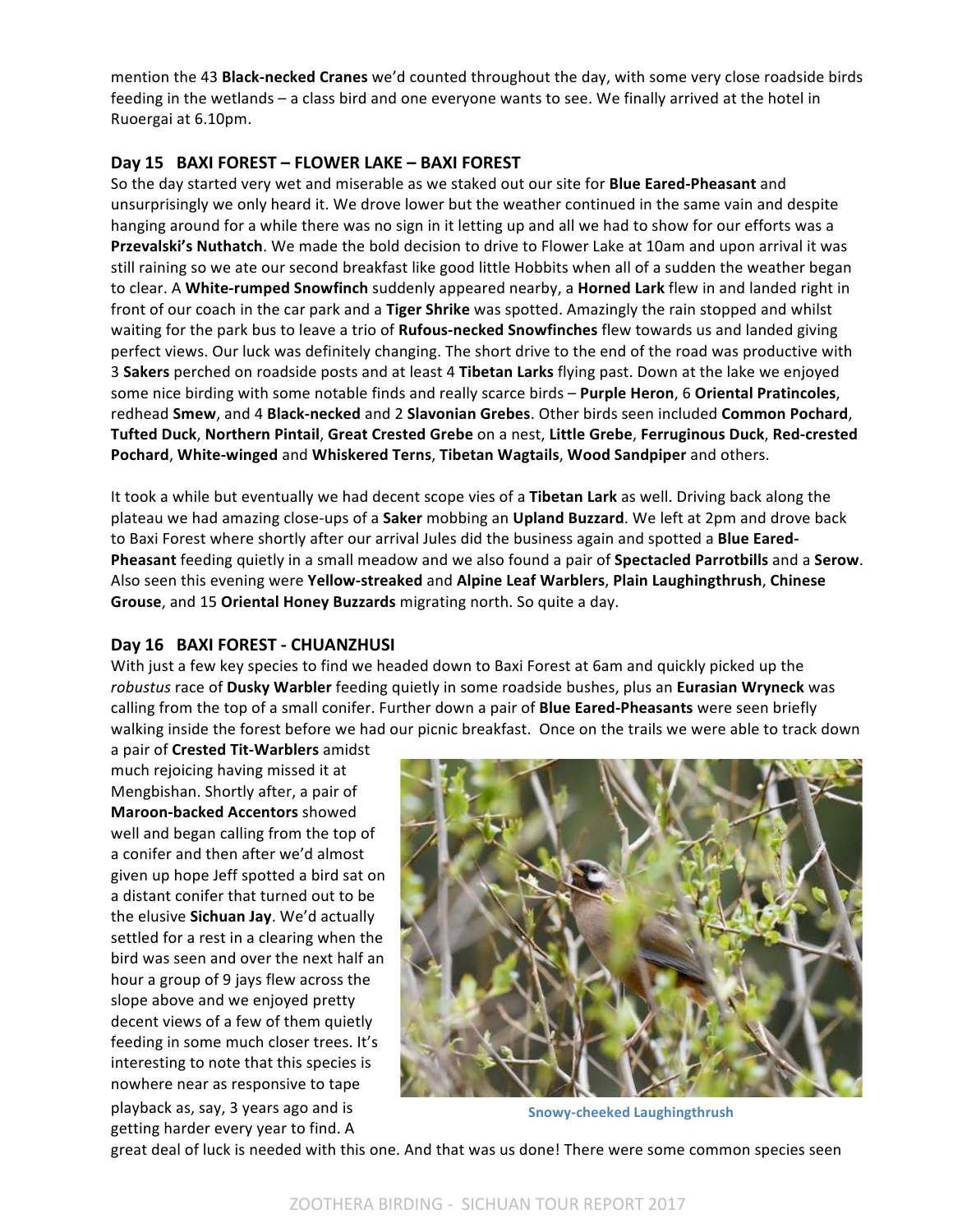such as **Hume's** and **Sichuan Leaf Warblers**, **Large-billed Leaf-Warbler**, **Chinese White-browed Rosefinch** and last but not least a pair of **Snowy-cheeked Laughingthrushes** appeared close by.

We took an early lunch in the village and then set off on a 3 hour drive to our next hotel at Chuanzhusi and an early finish to the day. Along the way we had a couple close encounters with singing **Siberian Rubythroats** and despite a roadblock we still made it to our hotel by 5.15pm.

## Day 17 GONGGANGLING PASS - TANGJIAHE



**Pere David's Owl** 

A misty and drizzly start to the day saw us arrive at our prearranged spot just before daybreak and you really cannot complain with a Pere David's **Owl** staring balefully down at you as your first bird of the day. What an incredible bird and we were treated to prolonged views of it calling from the treetops before we walked on in search of other birds. As if to escort us off its premises this majestic bird followed us for several hundred metres before we were sufficiently far enough away from its territory. I'm sure those deep hoots resonating around the forest will live long in our memories from this fantastic trip. We tried a few other spots around the forest and it was very pleasing that Viv

managed to secure decent looks at *Chinese Grouse*. And there were also Blue Eared-Peasants, Blood **Pheasants, Rufous-breasted Accentors** and other previously seen species here. We then returned to the hotel to collect our luggage and set off on the 7 hour drive to Tangjiahe, seeing **Black-capped Kingfisher** and a pair of **Collared Crows** along the way.

Our drive into Tangjiahe was truly spectacular with immense tall mountains, deep-sided river valleys and freshly green broadleaf forests leading us into the narrow road that took us to a great hotel. It really was such a big surprise to reach a really good hotel at the end of a long journey. We'd nailed **Brown Dipper**, Golden Takin and Reeve's Muntjac on the way in, and it was a shame the singing Alstrom's Warbler didn't show itself. After another delicious dinner a couple of us went spotlighting and we had a Masked Palm **Civet** cross the road in front of us.

## DAY 18 TANGJIAHE

Spent the whole day hiking up into the hills of Tangjiahe and although it was a long, tough slog we had decent weather and the habitat and scenery were outstanding. And the birds weren't too shabby either. A male **Golden Pheasant** approached so close across a meadow that it was a little too close for photos at one stage. There was also a **Sichuan Bush Warbler** calling and seen quite well here. Our path is made up of concrete steps all the way up the mountain and it's slow going with frequent stops to search for birds, but what happened next left us all stunned. I mean, there's two male Temminck's Tragopans on the path in front of us, no more than 5 metres away and they just don't care. They are feeding and totally ignoring us, so we watch them for half an hour with cameras clicking away. It's an unbelievable privilege to see these stunning birds so close. Eventually they walk into the bamboo and head away up the hillside. Wow!

We followed this with a close **Spectacled Fulvetta, Baikal Bush Warbler** and higher up a pair of superb **Fulvous Parrotbills** showed well. We reached the top around 12:15 and there to greet us were a pair of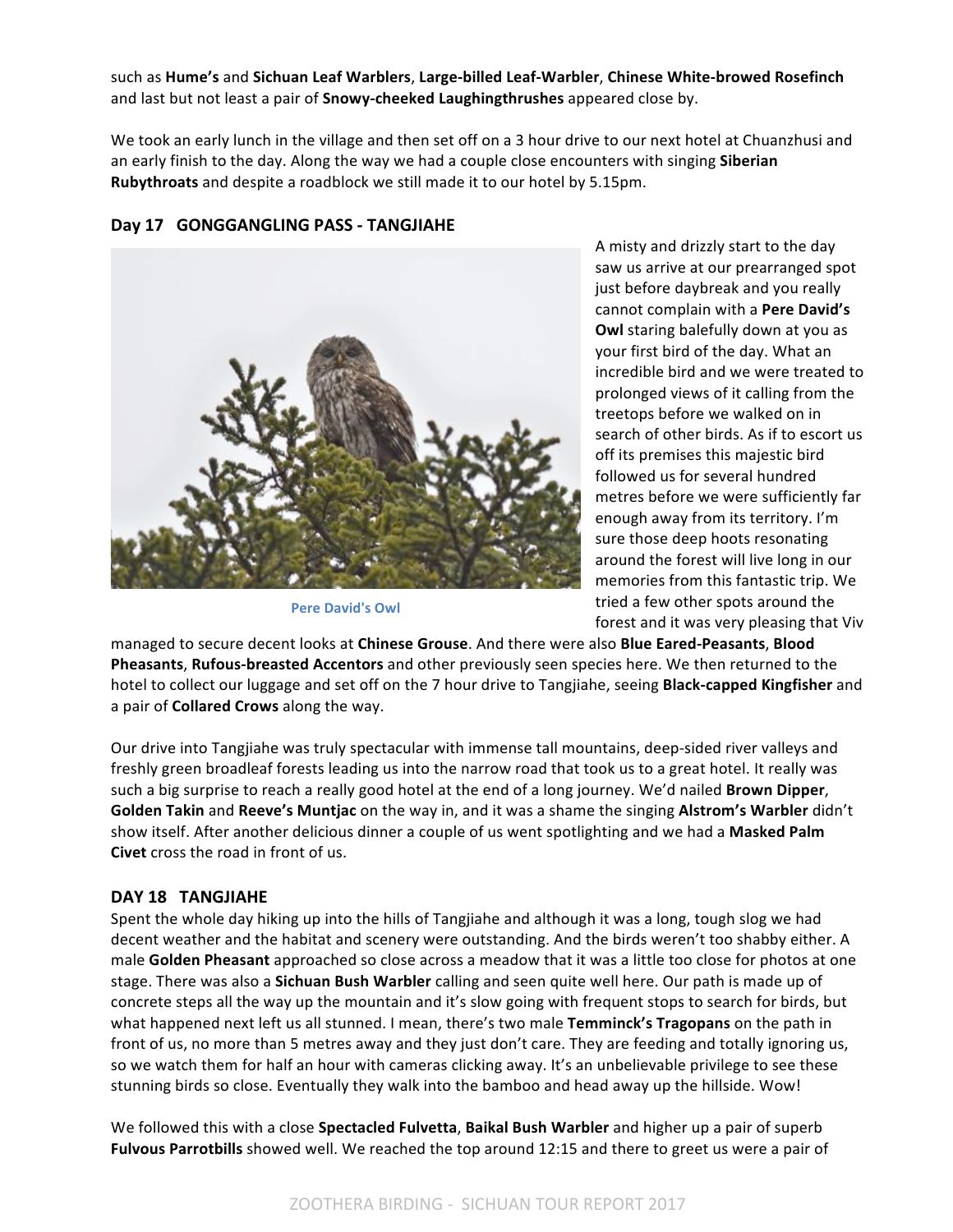**Sooty Tits** taking food to their hidden nest, so we stayed up here for quite a while to eat our picnic lunch and rest up. The downward journey was enlivened by several **Slaty Buntings** along the path to round off a great walk. Upon arrival back at the hotel, a Tibetan Macaque was seen, plus we also had Brown Dipper, Golden-breasted Fulvetta and a bunch of commoner species. So a successful day with most of our target species seen for this site  $-$  time for some beer!

# DAY 19 TANGJIAHE

With all major targets done and dusted we had no specific species to search for this morning so before breakfast a few of us walked up the hill across the river and found White-backed Woodpecker and **Mountain Bulbul** – both new trip ticks. After breakfast we met up with those of us who had enjoyed a lie in and walked along the river, where we added Crested Goshawk and White-crowned Forktail to our ever growing list that is now up to 320 species. We also saw another **Spectacled Fulvetta** that was in company with some Pere David's Fulvettas, plus there was also Brown Dipper, Streak-breasted Scimitar-babbler, **Indian Blue Robin, Golden Eagle** and **Mountain Hawk-Eagle**. After an 8km walk alongside the river we sure were ready for lunch...!

After lunch and a siesta we drove down the narrow road that runs parallel to the river and found some showy Alstrom's and Sulphur-breasted Warblers, with the latter species being particularly obliging. But it was probably the **Crested Kingfisher** that was most appreciated by some of the group. We drove back at 5pm to shower, pack and get ready for an early dinner.

# **DAY 20 TANGJIAHE - CHENGDU**

Left the hotel and drove outside of the park and tried for **Chinese Hwamei**, which only appeared briefly. We did add Grey-capped Pygmy Woodpecker to the list and also Dan and I had a very brief view of what must have been a Rufous Woodpecker as well. There was also Pere David's Fulvetta, Yellow-bellied Tit, Vinous**throated Parrotbill**, **Asian Koel**, some showy **Alstrom's Warblers**, **Brown-breasted Bulbul**, several **Brown Dippers, Grey-headed Woodpecker** and plenty more common birds.

Once done here, we set out on the 7 hour drive back to Chengdu where we had our final dinner together and a chance to reminisce about a great tour over a few beers. Oh and there was still some time to walk into the local park and add **House Swift** to our list, which tallied 325 species seen.

Nick Bray



**A stunning Golden Pheasant at Tangjiahe**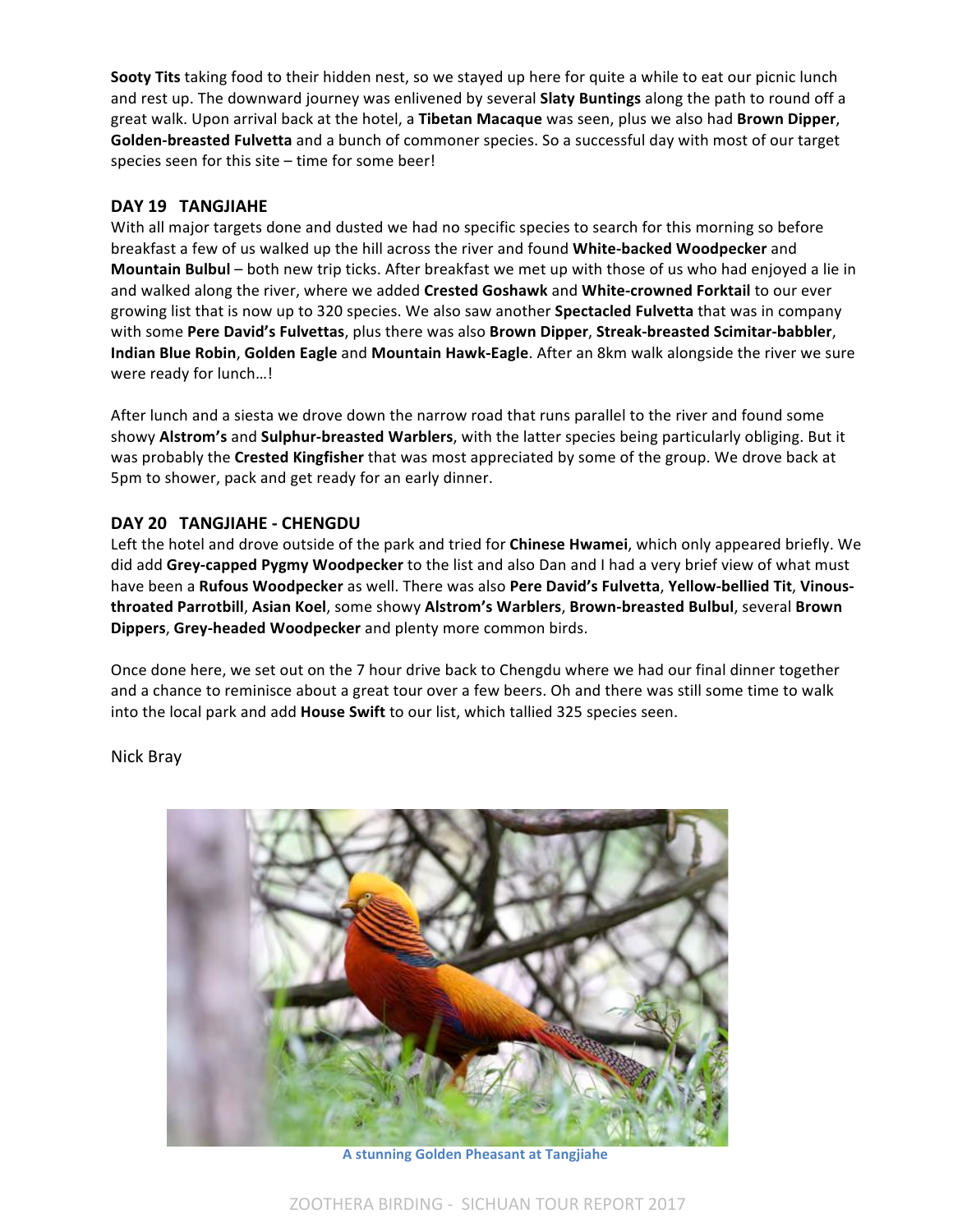# **SYSTEMATIC LIST – SICHUAN MAY 2017**

**H** – Heard Only

#### **ANSERIFORMES: Anatidae**

Greylag Goose *Anser anser* Ruddy Shelduck *Tadorna ferruginea* Gadwall **Anas** strepera Mallard **Anas** platyrhynchos Eastern Spot-billed Duck *Anas zonorhyncha* **Northern Pintail** *Anas acuta* Eurasian Teal *Anas crecca* Red-crested Pochard **Netta** rufina Common Pochard **Aythya** ferina Ferruginous Duck **Aythya** nyroca Tufted Duck *Aythya fuligula* Smew **Mergellus** albellus Common Merganser *Mergus merganser*

#### **GALLIFORMES: Phasianidae**

**Chinese Grouse** *Chinese Grouse Chinese Grouse Chinese Grouse* Snow Partridge *Lerwa lerwa* Verreaux's Monal-Partridge *Tetraophasis obscurus* Tibetan Snowcock *Tetraogallus tibetanus* Chinese Bamboo Partridge (H) *Bambusicola thoracicus* Blood Pheasant *Ithaginis cruentus berezowskii* Temminck's Tragopan *Tragopan temminckii* Koklass Pheasant *Pucrasia macrolopha ruficollis* **Chinese Monal Chinese** Monal *Lophophorus Ihuysii* White Eared Pheasant *Crossoptilon Crossoptilon* Blue Eared Pheasant *Crossoptilon auritum* Golden Pheasant **Chrysolophus** pictus **Chrysolophus** pictus Lady Amherst's Pheasant **Chrysolophus** amherstiae

#### **PODICIPEDIFORMES: Podicipedidae**

Little Grebe *Tachybaptus ruficollis* Great Crested Grebe *Podiceps cristatus* Slavonian Grebe *Podiceps auritus* Black-necked Grebe *Podiceps nigricollis* 

**CICONIIFORMES:Ciconiidae** Black Stork **Ciconia** nigra

#### **PELECANIFORMES: Ardeidae**

Black-crowned Night Heron *Nycticorax nycticorax* Chinese Pond Heron *Ardeola* bacchus *Ardeola bacchus* Eastern Cattle Egret **Bubulcus** Coromandus

Common Pheasant *Phasianus colchicus suehschanensis*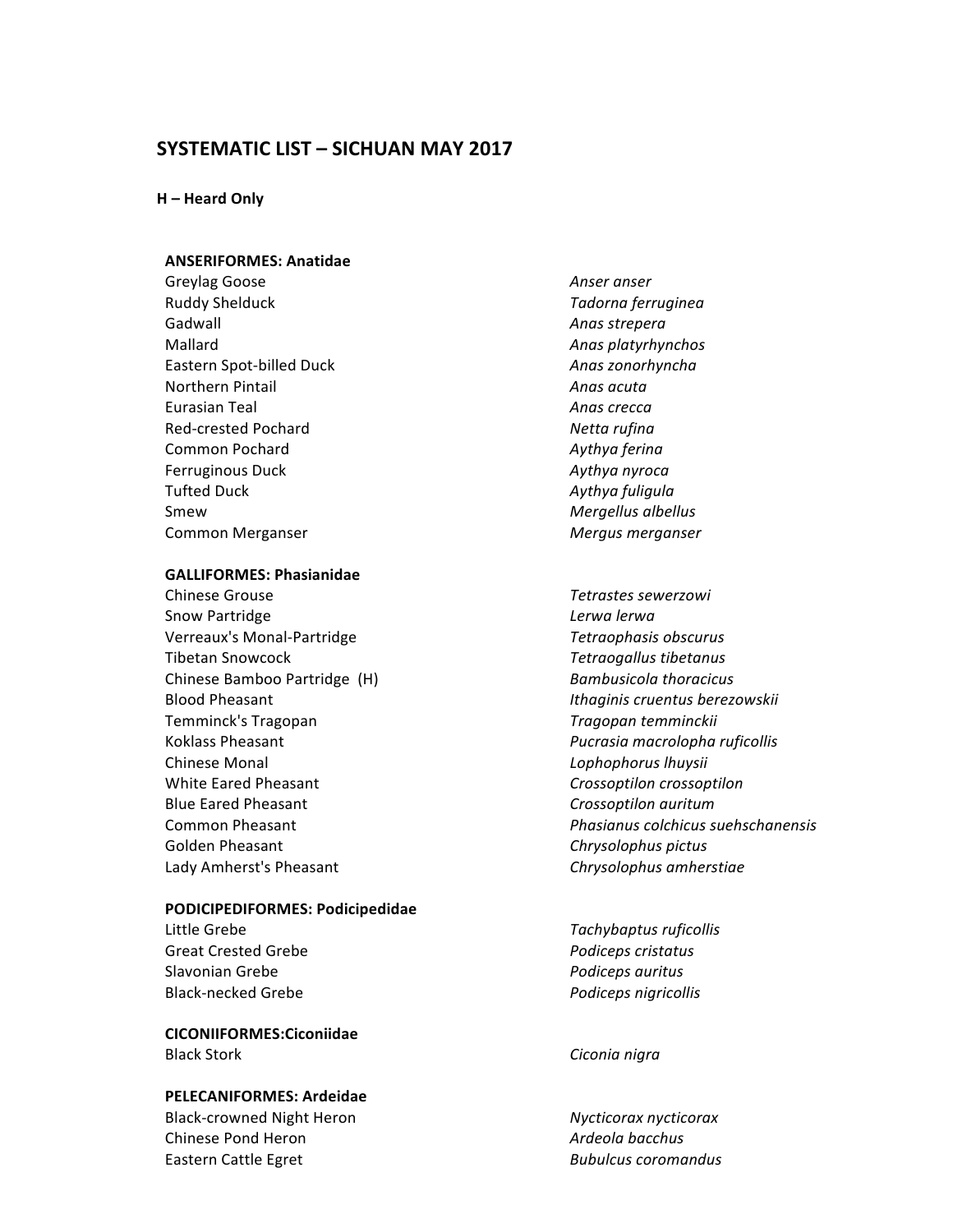Great Egret **Ardea** alba

**SULIFORMES: Microcarbo** Great Cormorant *Phalacrocorax carbo* 

#### **ACCIPITRIFORMES: Accipitridae**

Lammergeier **Gypaetus** *Gypaetus barbatus* Black Baza *Aviceda leuphotes Aviceda leuphotes* Himalayan Griffon Vulture *Gyps himalayensis* Mountain Hawk-Eagle *Nisaetus nipalensis* Golden Eagle **According to Aquila** Chrysaetos **Aquila** Chrysaetos Crested Goshawk *Accipiter trivirgatus* Eastern Marsh Harrier *Circus spilonotus* Black-eared Kite *Milvus migrans lineatus* Upland Buzzard *Buteo hemilasius* Himalayan Buzzard *Buteo burmanicus*

#### **GRUIFORMES: Rallidae**

Eurasian Coot **Fulica** atra

**GRUIFORMES: Gruidae** Black-necked Crane **Grus Grus** *Grus nigricollis* 

**CHARADRIIFORMES: Recurvirostridae** Black-winged Stilt **Himantopus** *Himantopus himantopus* 

# **CHARADRIIFORMES: Charadridae**

## **CHARADRIIFORMES: Scolopacidae**

**Common Redshank** *Tringa totanus* Common Greenshank (H) **Tringa** nebularia Wood Sandpiper *Tringa glareola* Common Sandpiper *Actitis hypoleucos Actitis* hypoleucos

#### **CHARADRIIFORMES**:**Glareolidae** Oriental Pratincole *Glareola maldivarum*

## **CHARADRIIFORMES: Laridae**

Whiskered Tern *Chlidonias hybrida* 

**COLUMBIFORMES: Columbidae** Rock Dove **Columba** livia

Grey Heron *Ardea cinerea* Purple Heron *Ardea purpurea* Little Egret **Egrets Egretta** *Egretta Egretta Egretta Egretta* 

Crested Honey Buzzard *Pernis ptilorhynchus orientalis*

Common Moorhen *Gallinula chloropus*

Lesser Sand Plover *Charadrius mongolus* 

Pallas's Gull *Icthyaetus icthyaetus Icthyaetus Icthyaetus* Brown-headed Gull **Chroicocephalus** *Chroicocephalus brunnicephalus* Common Tern *Sterna hirundo tibetana* White-winged Tern **Chlidonias** *Chlidonias leucopterus* **Chlidonias** *Chlidonias leucopterus*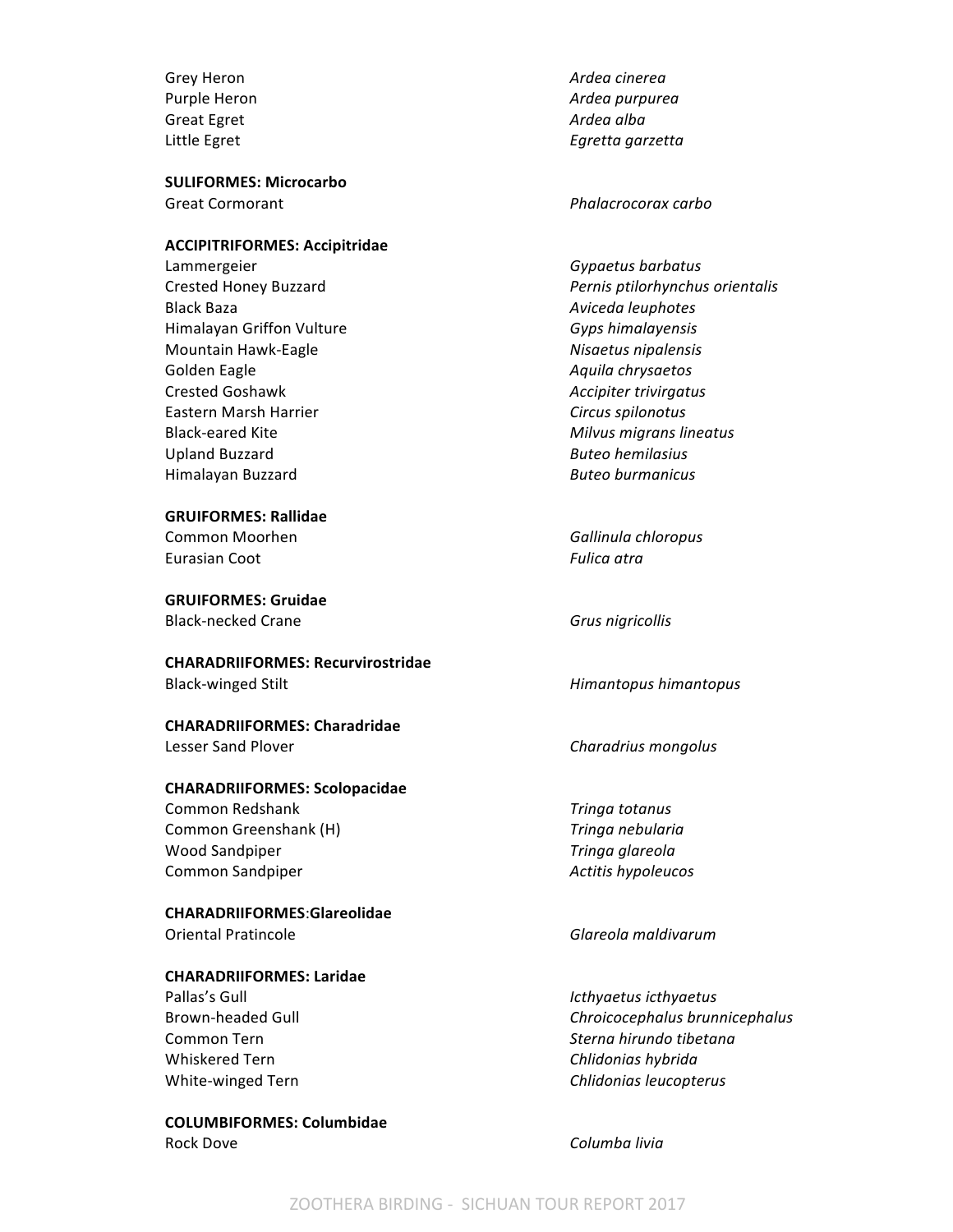Hill Pigeon **Columba** rupestris Snow Pigeon **Columba** leuconota Speckled Wood Pigeon **Columba** hodgsonii Spotted Dove *Spilopelia chinensis* Wedge-tailed Green-Pigeon *Treron sphenurus*

#### **CUCULIFORMES: Cuculidae**

**Oriental Cuckoo Cuculus** saturatus **Cuculus** saturatus Common Cuckoo *Cuculus canorus*

#### **STRIGIFORMES: Strigidae**

Chinese Tawny Owl **Strix** nivicola Pere David's Owl **Strix** davidi Collared Owlet **Glaucidium** brodiei Little Owl **Athene** noctual

#### **APODIFORMES: Apodidae**

Himalayan Swiftlet *Aerodramus brevirostris* White-throated Needletail *Hirundapus caudacutus* **Pacific Swift Apus** *pacificus Apus pacificus* Salim Ali's Swift **Apus** Salimalii House Swift **Apus** nipalensis

## **CAPRIMULGIFORMES: Caprimulgidae**

#### **CORACIIFORMES: Alcedinidae**

Black-capped Kingfisher **Halcyon** *Halcyon pileata* **Common Kingfisher** *Alcedo* at *Alcedo* at *Alcedo* at *Alcedo* at *Alcedo* at *Alcedo* at *Alcedo* at *Alcedo* at *Alcedo* at *Alcedo* at *Alcedo* at *Alcedo* at *Alcedo* at *Alcedo* at *Alcedo* at *Alcedo* at *Alcedo* a Crested Kingfisher *Megaceryle lugubris*

# **BUCEROTIFORMES: Upupidae**

**PICIFORMES: Megalaimidae** Great Barbet **Megalaima** virens

#### **PICIFORMES: Picidae**

Speckled Piculet *Picumnus innominatus Picumnus innominatus* Eurasian Wryneck *Jynx torquilla* Grey-capped Pygmy Woodpecker *Dendrocopos canicapillus* Darjeeling Woodpecker *Dendrocopos darjellensis* Great Spotted Woodpecker **Dendrocopos** major White-backed Woodpecker **Dendrocopos** leucotos Grey-headed Woodpecker *Picus canus* Rufous Woodpecker (poss) **Micropternus** brachyurus **Micropternus** 

Oriental Turtle Dove *Streptopelia orientalis orientalis*

Asian Koel *Eudynamys scolopaceus* Large Hawk-Cuckoo *Hierococcyx sparverioides* Lesser Cuckoo **Cuculus** *Cuculus poliocephalus Cuculus poliocephalus* 

Grey Nightjar **Caprimulgus** jotaka

Eurasian Hoopoe *Upupa epops*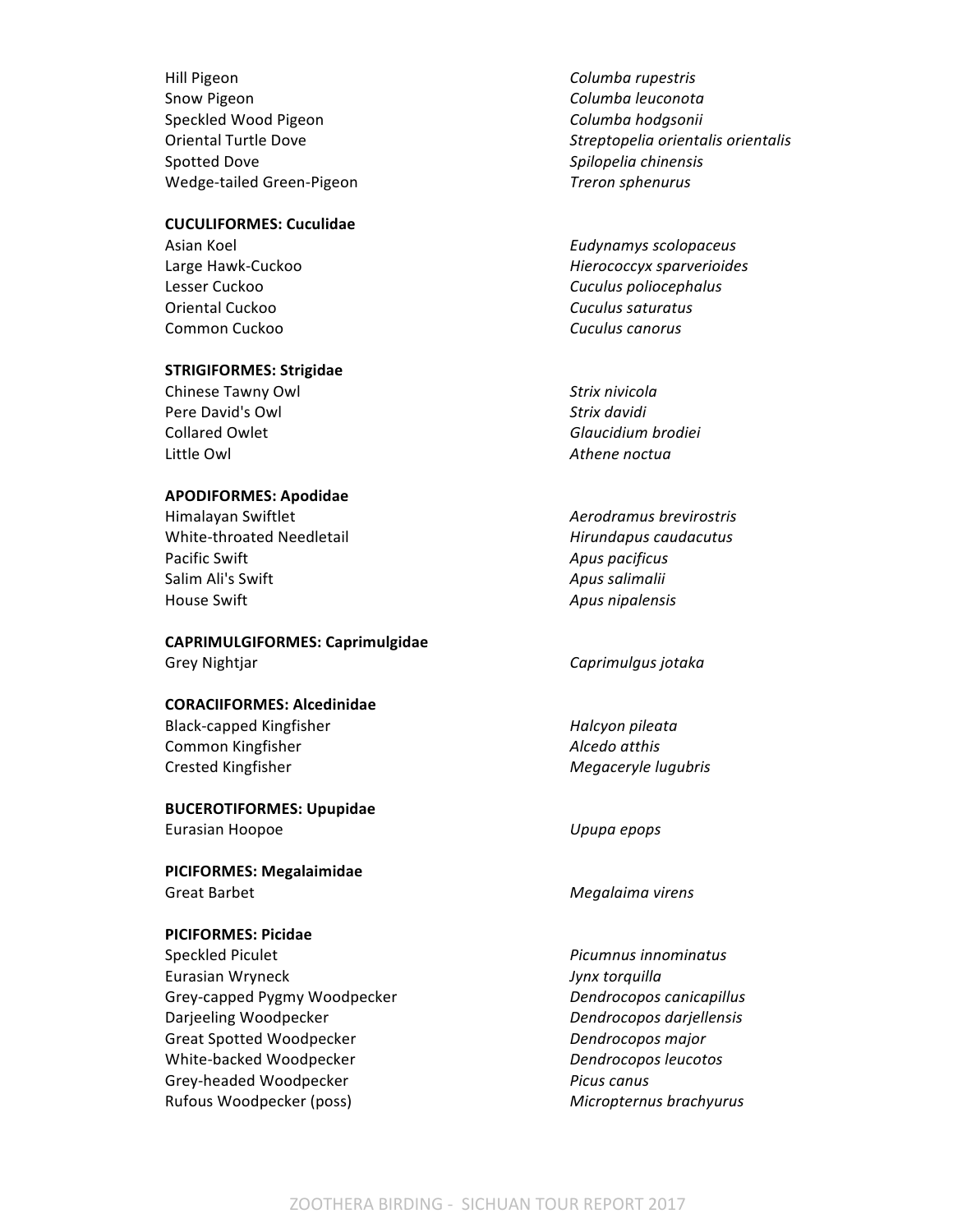#### **FALCONIFORMES: Falconidae**

Saker Falcon **Falcon Falco** cherrug

#### **PASSERIFORMES: Campephagidae**

Black-winged Cuckooshrike *Coracina melaschistos* Swinhoe's Minivet *Pericrocotus cantonensis* Long-tailed Minivet *Pericrocotus ethologus* Short-billed Minivet *Pericrocotus brevirostris*

#### **PASSERIFORMES: Laniidae**

**Tiger Shrike Lanius Lanius Lanius Lanius Lanius Lanius Lanius** Long-tailed Shrike *Lanius schach* Grey-backed Shrike *Lanius tephronotus Lanius tephronotus* 

#### **PASSERIFORMES: Vireonidae**

**PASSERIFORMES: Oriolidae** Black-naped Oriole *Oriolus chinensis*

# **PASSERIFORMES: Dicruridae** Black Drongo *Dicrurus macrocercus*

#### **PASSERIFORMES: Corvidae**

Sichuan Jay *Perisoreus internigrans Perisoreus internigrans* Eurasian Jay **Garrulus** glandarius **Garrulus** glandarius Red-billed Blue Magpie *Urocissa erythroryncha* Eurasian Magpie *Pica pica bottanensis* Oriental Crow *Corvus corone orientalis* Collared Crow **Collared** Crow **Collared** Crow Northern Raven *Corvus corax tibetanus*

## **PASSERIFORMES: Stenostiridae**

Grey-headed Canary-flycatcher *Culicicapa ceylonensis*

#### **PASSERIFORMES: Paridae**

Common Kestrel *Falco tinnunculus*

Brown Shrike *Lanius cristatus lucionensis* Tibetan Grey Shrike *Lanius sphenocercus giganteus*

Blyth's Shrike-babbler *Pteruthius aeralatus ricketti Pteruthius aeralatus ricketti* 

Ashy Drongo *Dicrurus leucophaeus Dicrurus leucophaeus* 

Asian Azure-winged Magpie *Cyanopica cyanus kansuensis* Spotted Nutcracker *Nucifraga caryocatactes macella* Red-billed Chough *Pyrrhocorax pyrrhocorax himalayanus* Alpine Chough *Pyrrhocorax graculus digitatus* Daurian Jackdaw *Coloeus dauuricus insolens* Large-billed Crow *Corvus macrorhynchos tibetosinensis*

Fire-capped Tit **Cephalopyrus** flammiceps **Cephalopyrus** flammiceps Yellow-browed Tit **Sylviparus** modestus Rufous-vented Tit *Periparus rubidiventris* Coal Tit *Periparus ater aemodius Periparus ater aemodius* Yellow-bellied Tit *Pardaliparus* venustulus **Pardaliparus** venustulus Grey Crested Tit **Communist Communist Communist Communist Communist Communist Communist Communist Communist Communist Communist Communist Communist Communist Communist Communist Communist Communist Communist Communist Comm**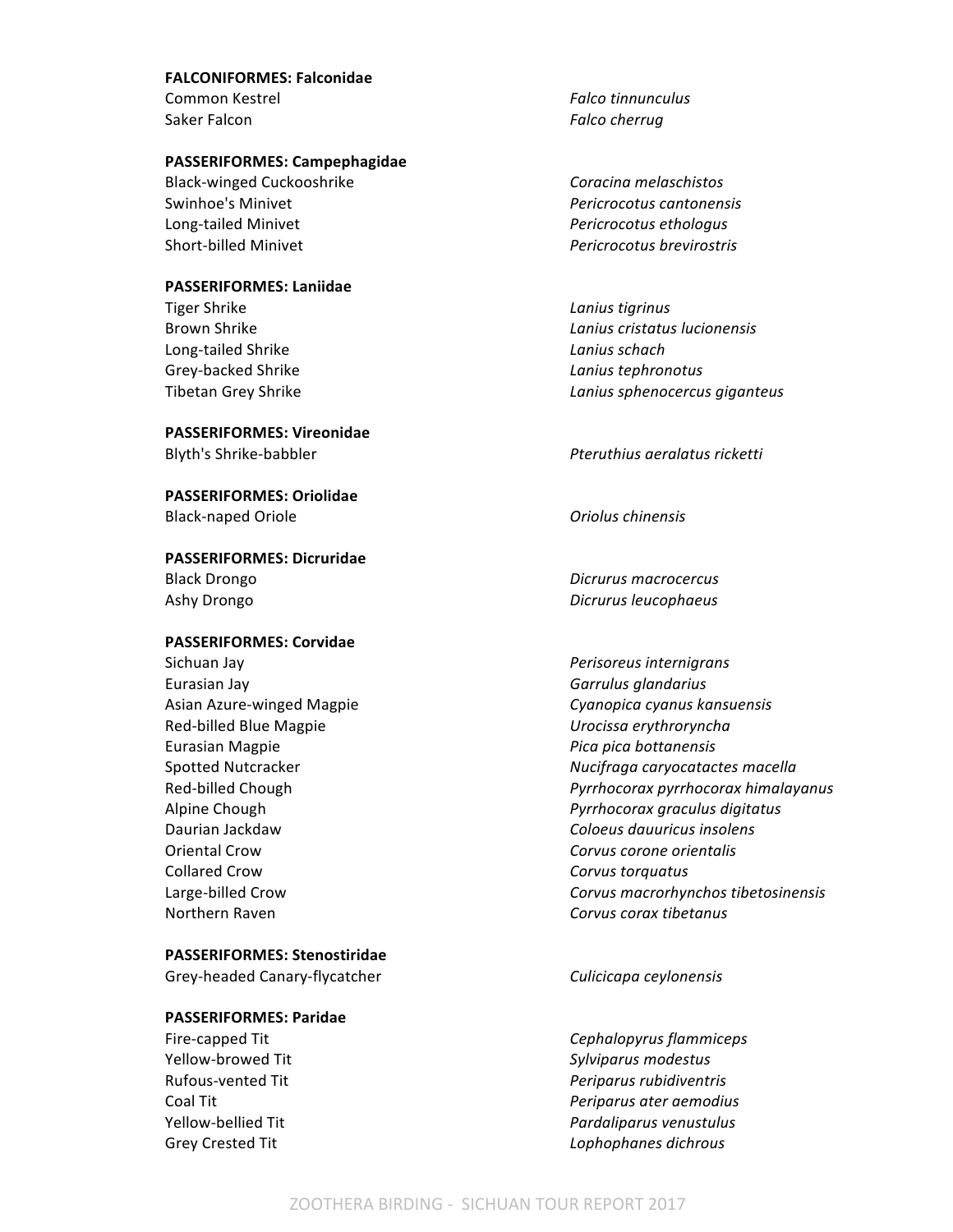**Pere David's Tit** *Poecile davidi* Green-backed Tit *Parus monticolus*

#### **PASSERIFORMES: Alaudidae**

#### **PASSERIFORMES: Pycnonotidae**

Collared Finchbill *Spizixos semitorques* Light-vented Bulbul *Pycnonotus sinensis* Mountain Bulbul *Ixos mcclellandii*

#### **PASSERIFORMES: Hirundinidae**

Sand Martin *Riparia riparia Riparia riparia* **Barn Swallow Microsoft Contract Contract Contract Contract Contract Contract Contract Contract Contract Contract Contract Contract Contract Contract Contract Contract Contract Contract Contract Contract Contract Contrac** Asian House Martin *Delichon dasypus* Red-rumped Swallow **CECT And Accept CECT ACCESS** Cecropis daurica

#### **PASSERIFORMES: Pnoepygidae**

Chinese Wren-Babbler *Pnoepyga mutica* Pygmy Wren-babbler *Pygmy Wren-babbler Pnoepyga pusilla* 

#### **PASSERIFORMES: Cettiidae**

Rufous-faced Warbler *Abroscopus albogularis fulvifacies* Brown-flanked Bush Warbler *Horornis fortipes davidiana* Yellow-bellied Bush Warbler *Horornis a. acanthizoides* Aberrant Bush Warbler *Horornis flavolivaceus intricata* Chestnut-crowned Bush Warbler *Cettia major* Chestnut-headed Tesia *Cettia c. castaneocoronata*

#### **PASSERIFORMES: Aegithalidae**

Black-browed Bushtit **Account Account Account Account Account Account Account Account Account Account Account Account Account Account Account Account Account Account Account Account Account Account Account Account Account** Sooty Bushtit **Agility Contract Contract Contract Agility** *Aegithalos fuliginosus* 

#### **PASSERIFORMES: Phylloscopidae**

Buff-throated Warbler *Phylloscopus subaffinis* 

White-browed Tit *Poecile superciliosus* Sichuan Tit *Poecile weigoldicus* Ground Tit *Pseudopodoces humilis Pseudopodoces humilis* Japanese Tit *Parus minor minor*

Oriental Skylark *Alauda gulgula* **Crested Lark Galerida cristata** Horned Lark *Eremophila alpestris khamensis* Tibetan Lark *Melanocorypha maxima*

Brown-breasted Bulbul *Pycnonotus xanthorrhous* Black Bulbul *Hypsipetes leucocephalus leucothorax*

Pale Martin *Riparia diluta tibetana* Eurasian Crag Martin *Ptyonoprogne rupestris* 

Black-throated Bushtit *Aegithalos concinnus concinnus* White-browed Tit-warbler *Leptopoecile sophiae obscura* Crested Tit-warbler *Leptopoecile elegans elegans*

Dusky Warbler *Phylloscopus fuscatus robustus* Alpine Leaf Warbler *Phylloscopus occisinensis* Yellow-streaked Warbler *Phylloscopus armandii armandii*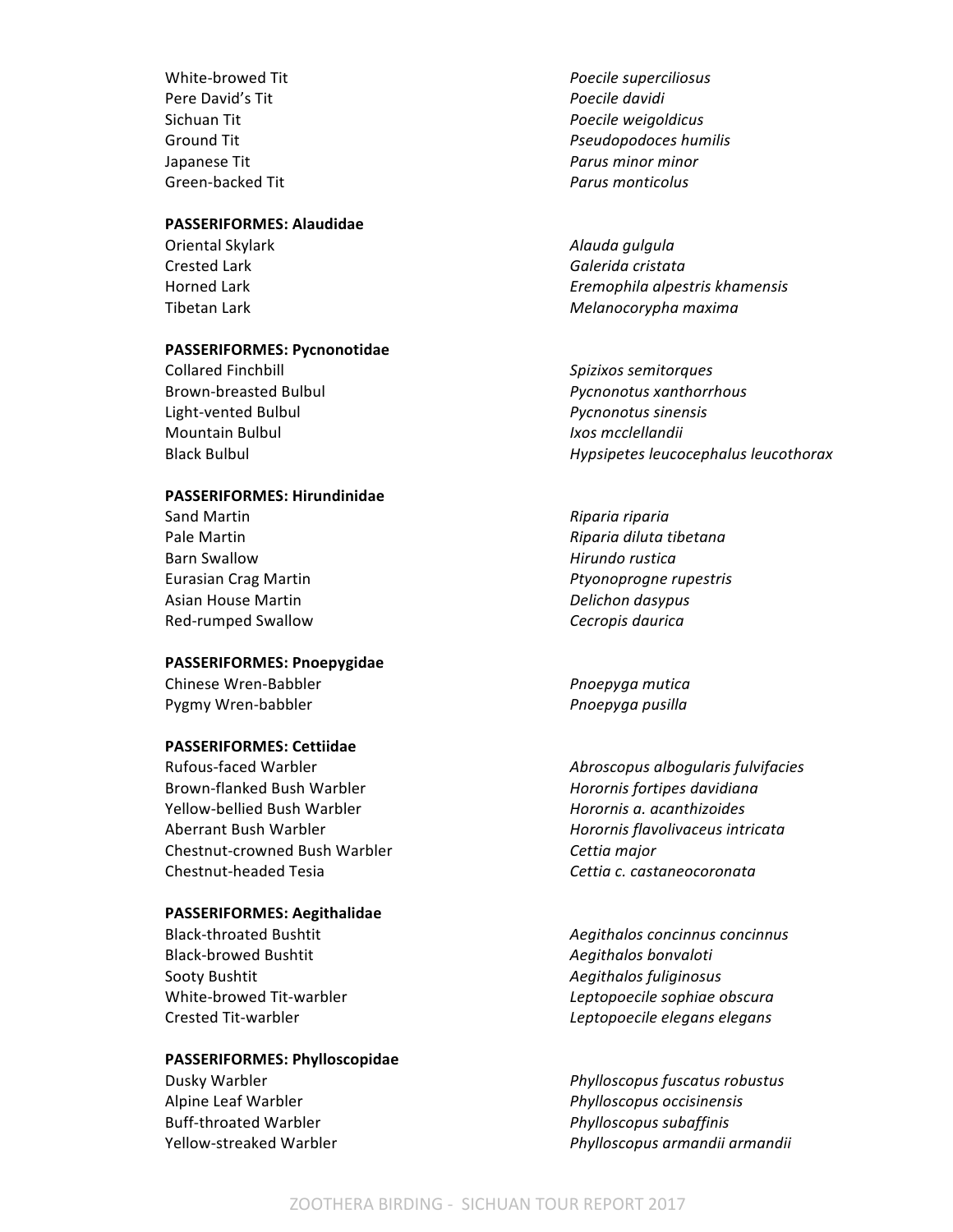Ashy-throated Warbler *Phylloscopus maculipennis* Arctic Warbler *Phylloscopus borealis* Greenish Warbler *Phylloscopus trochiloides* Large-billed Leaf Warbler *Phylloscopus magnirostris* Claudia's Leaf Warbler *Phylloscopus claudiae* Emei Leaf Warbler *Phylloscopus emeiensis* Sulphur-breasted Warbler *Phylloscopus ricketti* Sichuan Leaf Warbler *Phylloscopus forresti* Grey-crowned Warbler *Seicercus tephrocephalus Seicercus tephrocephalus* Bianchi's Warbler *Seicercus valentini valetini* Martens's Warbler *Seicercus omeiensis* Alstrom's Warbler *Seicercus soror* Chestnut-crowned Warbler *Seicercus castaniceps*

#### **PASSERIFORMES: Locustellidae**

Sichuan Bush Warbler *Locustella chengi* Baikal Bush Warbler *Locustella davidi* Brown Bush Warbler *Locustella luteoventris* 

**PASSERIFORMES: Cisticolidae**

#### **PASSERIFORMES: Timaliidae**

Black-streaked Scimitar Babbler *Pomatorhinus gravivox* Streak-breasted Scimitar Babbler *Pomatorhinus ruficollis* Rufous-capped Babbler *Stachyridopsis ruficeps* 

#### **PASSERIFORMES: Pellorneidae**

Rusty-capped Fulvetta *Alcippe dubia* David's Fulvetta *Alcippe davidi* 

#### **PASSERIFORMES: Leiothrichidae**

Chinese Babax *Babax lanceolatus* Chinese Hwamei *Garrulax canorus* Snowy-cheeked Laughingthrush **Garrulax** sukatschewi Barred Laughingthrush **Garrulax** Indiana Barred Laughingthrush **Garrulax** Indiana Barrulax Giant Laughingthrush **Garrulax** maximus **Garrulax** maximus Spotted Laughingthrush **Garrulax** ocellatus **Garrulax** ocellatus White-throated Laughingthrush *Garrulax albogularis* Plain Laughingthrush **Garrulax** davidi Buffy Laughingthrush **Garrulax** berthemyi White-browed Laughingthrush *Garrulax sannio* Elliot's Laughingthrush *Trochalopteron elliotii* Black-faced Laughingthrush **Trochalopteron** affine Red-winged Laughingthrush *Trochalopteron formosum* Blue-winged Minla **Minla** *Minla cyanouroptera* Red-tailed Minla **Minla** *Minla ignotincta* Emei Shan Liocichla *Liocichla omeiensis*

Buff-barred Warbler *Phylloscopus pulcher pulcher* Hume's Leaf Warbler *Phylloscopus humei mandellii* Kloss's Leaf Warbler *Phylloscopus ogilviegranti disturbans Phylloscopus ogilviegranti disturbans* 

Spotted Bush Warbler *COLLECTER* **Locustella** *thoracica thoracica thoracica* 

Striated Prinia (H) **Prince Access 19 and 20 and 20 and 20 and 20 and 20 and 20 and 20 and 20 and 20 and 20 and 20 and 20 and 20 and 20 and 20 and 20 and 20 and 20 and 20 and 20 and 20 and 20 and 20 and 20 and 20 and 20 an**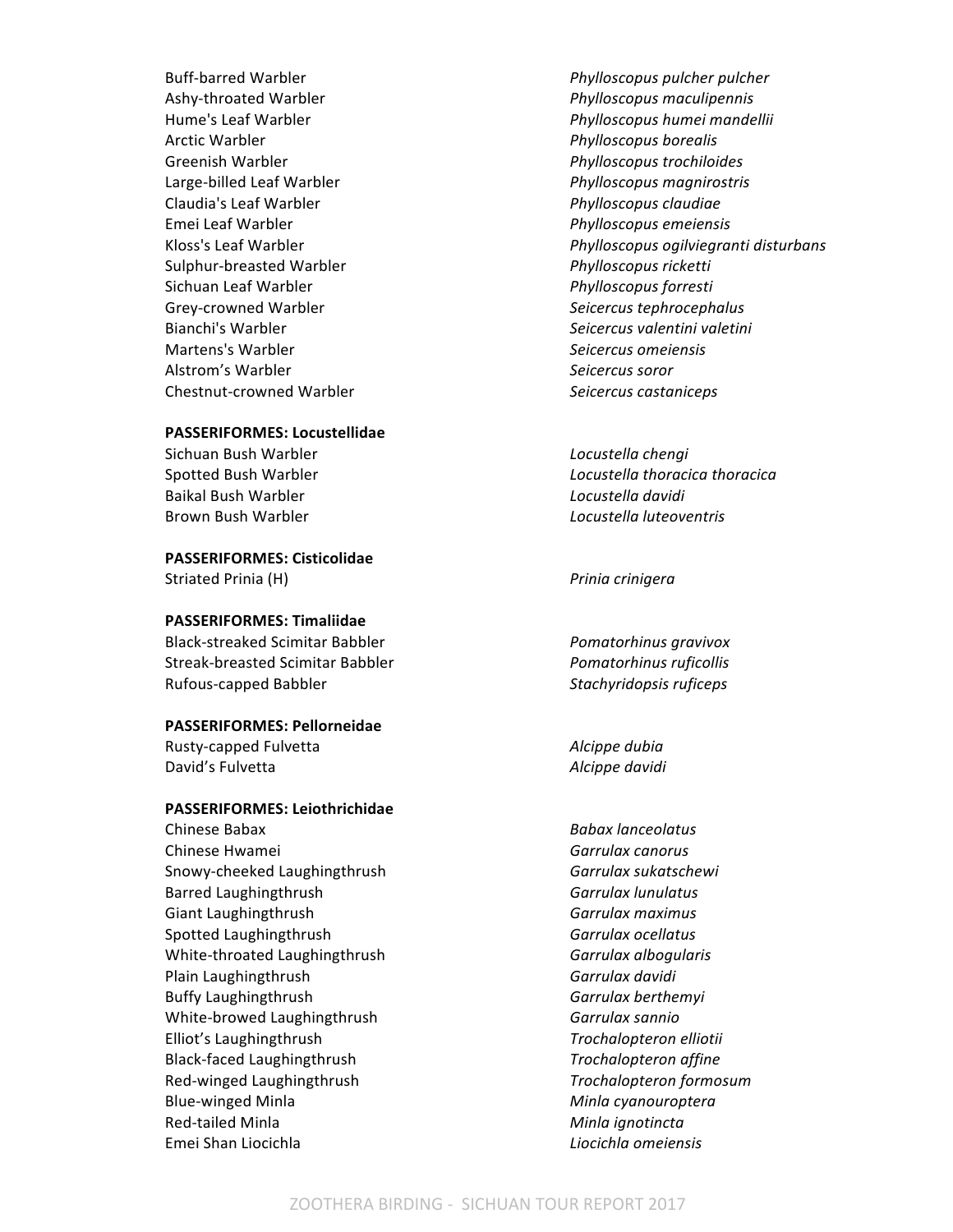#### **PASSERIFORMES: Sylviidae**

Golden-breasted Fulvetta *Lioparus chrysotis* Rufous-tailed Babbler **Moupinia** poecilotis White-browed Fulvetta **Fullyetta** *Fulvetta vinipectus* Chinese Fulvetta *Fulvetta Fulvetta* striaticollis Spectacled Fulvetta *Fulvetta Fulvetta ruficapilla* Grey-hooded Fulvetta *Fulvetta cinereiceps* Great Parrotbill **Conostoma** *aemodium* Three-toed Parrotbill **Cholornis** paradoxa Spectacled Parrotbill **Sinosuthora** *Sinosuthora conspicillata* Vinous-throated Parrotbill *Sinosuthora webbiana* Ashy-throated Parrotbill *Sinosuthora alphonsiana* Grey-hooded Parrotbill **Sinosuthora** zappeyi

#### **PASSERIFORMES: Zosteropidae**

Stripe-throated Yuhina *Yuhina gularis* White-collared Yuhina *Yuhina diademata*

**PASSERIFORMES: Regulidae**

**PASSERIFORMES: Troglodytidae**

**PASSERIFORMES: Sittidae** Eurasian Nuthatch *Sitta europaea* Przevalski's Nuthatch **Sitta** *Sitta przewalskii* 

**PASSERIFORMES: Tichodromidae** Wallcreeper *Tichodroma muraria* 

**PASSERIFORMES: Certhiidae** Hodgson's Treecreeper **Certhia** hodgsoni

# **PASSERIFORMES: Sturnidae**

Red-billed Starling *Spodiopsar sericeus* White-cheeked Starling *Spodiopsar cineraceus Spodiopsar cineraceus* White-shouldered Starling *Sturnia sinensis* 

#### **PASSERIFORMES: Turdidae**

Sichuan Forest Thrush *Zoothera griciceps* Long-tailed Thrush *Zoothera dixoni* Grandala *Grandala coelicolor* Kessler's Thrush *Turdus kessleri* 

Fulvous Parrotbill *Suthora fulvifrons cyanophrys* Golden Parrotbill **Suthora** *Suthora verreauxi verreauxi suthora verreauxi verreauxi verreauxi verreauxi verreauxi verreauxi verreauxi verreauxi verreauxi verreauxi verreauxi verreauxi verreauxi*

Japanese White-eye *Zosterops japonicus simplex*

Goldcrest *Regulus regulus yunnanensis Regulus regulus yunnanensis* 

Eurasian Wren *Troglodytes troglodytes szetschuanu*s

Crested Myna *Acridotheres cristatellus*

Chinese Blackbird *Turdus merula mandarinus* **Chestnut Thrush** *Chestnut Thrush Chestnut Thrush Guidaneless <b><i>Turdus rubrocanus qouldi*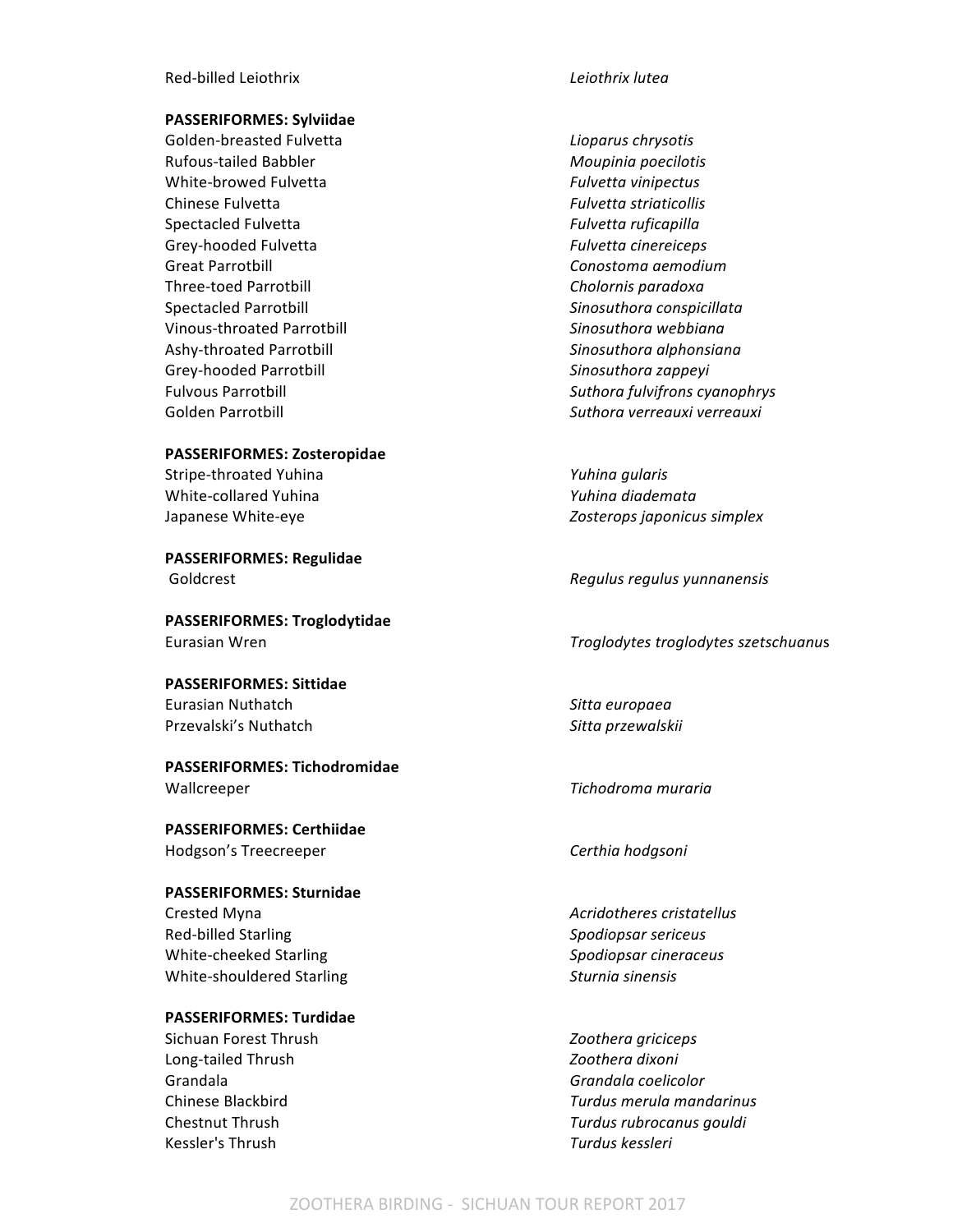**PASSERIFORMES: Muscicapidae**

Oriental Magpie-Robin *Copsychus saularis* Ferruginous Flycatcher **Muscicapa** *Muscicapa ferruginea* Chinese Blue Flycatcher *Cyornis glaucicomans* Fujian Fulvetta *Niltava davidi* Verditer Flycatcher *Eumyias thalassinus* White-browed Shortwing (H) *Brachypteryx montana cruralis* Indian Blue Robin *Larvivora brunnea* White-bellied Redstart *Luscinia phoenicuroides* Chinese Rubythroat *Calliope tschebaiewi* **Calliope** *Calliope tschebaiewi* Siberian Rubythroat *Calliope calliope Calliope Calliope* Firethroat *Calliope pectardens* White-tailed Robin *Myiomela leucura Myiomela leucura* White-browed Bush Robin *Tarsiger indicus yunnanensis* Himalayan Bluetail *Tarsiger rufilatus* Golden Bush Robin *Tarsiger chrysaeus Tarsiger chrysaeus* White-crowned Forktail *Enicurus Enicurus leschenaulti sinensis* Blue Whistling Thrush *Myophonus c. caeruleus* Yellow-rumped Flycatcher *Ficedula zanthopygia* Slaty-backed Flycatcher *Ficedula hodgsonii* Rufous-gorgeted Flycatcher **Ficedula** strophiata Ultramarine Flycatcher **Figure 1** and *Ficedula superciliaris* Slaty-blue Flycatcher **Figure 2018** Ficedula tricolor diversa Sapphire Flycatcher **Ficedula** sapphire **Ficedula** sapphire Hodgson's Redstart *Phoenicurus hodgsoni* White-throated Redstart *Phoenicurus schisticeps* Daurian Redstart *Phoenicurus auroreus* Blue-fronted Redstart *Phoenicurus frontalis* Plumbeous Water Redstart *Phoenicurus fuliginosus* White-capped Redstart *Phoenicurus leucocephalus* Blue Rock Thrush *Monticola solitarius pandoo* Chestnut-bellied Rock Thrush *Monticola rufiventris* Eastern Stonechat *Saxicola maurus przewalskii* Grey Bush Chat **Saxicola** ferreus

**PASSERIFORMES: Cinclidae**

**PASSERIFORMES: Nectariniidae** Mrs. Gould's Sunbird *Aethopyga gouldiae dabryii*

**PASSERIFORMES: Passeridae**

House Sparrow *Passer domesticus* Russet Sparrow *Passer rutilans* Eurasian Tree Sparrow *Passer montanus* Tibetan Snowfinch *Montifringilla adamsi*

Black Redstart *Phoenicurus ochruros rufiventris*

White-throated Dipper *Cinclus cinclus przewalskii* Brown Dipper **Cinclus** *Pallasii pallasii pallasii pallasii pallasii pallasii pallasii pallasii pallasii pallasii pallasii pallasii pallasii pallasii pallasii pallasii pallasii pallasii*

Rock Sparrow *Petronia petronia brevirostris* White-rumped Snowfinch *Onychostruthus taczanowskii Onychostruthus taczanowskii*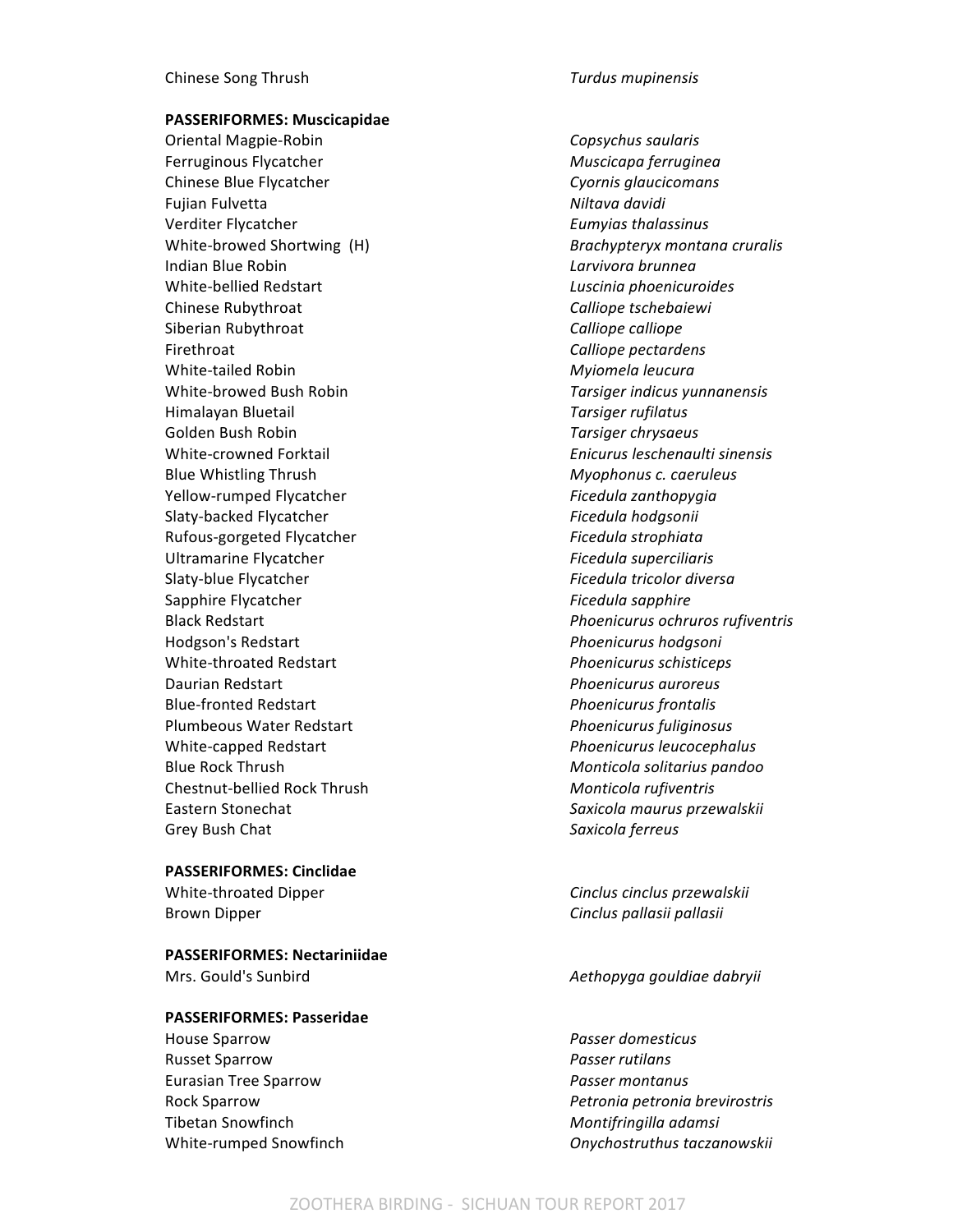#### Rufous-necked Snowfinch *Pyrgilauda ruficollis*

**PASSERIFORMES: Estrildidae** White-rumped Munia *Lonchura striata Lonchura striata* 

#### **PASSERIFORMES: Prunellidae**

Alpine Accentor *Prunella collaris* Rufous-breasted Accentor *Prunella strophiata* Maroon-backed Accentor *Prunella immaculata*

#### **PASSERIFORMES: Motacillidae**

**Forest Wagtail**  *Dendronanthus indicus* Grey Wagtail **Motacilla** *Crey* Wagtail **Motacilla** *Cinerea* Black-backed Wagtail *Motacilla alba alboides* Amur Wagtail **Motacilla** alba leucopsis **Motacilla** alba leucopsis Blyth's Pipit *Anthus godlewski* Olive-backed Pipit *Anthus hodgsoni* Rosy Pipit **Anthus** roseatus **Anthus** roseatus

#### **PASSERIFORMES: Urocynchramidae**

#### **PASSERIFORMES: Fringillidae**

**Collared Grosbeak Mycerobas** affinis White-winged Grosbeak *Mycerobas carnipes* Brown Bullfinch *Pyrrhula nipalensis* Grey-headed Bullfinch *Pyrrhula erythaca* Dark-breasted Rosefinch *Procarduelis nipalensis* Plain Mountain Finch *Leucosticte nemoricola* Brandt's Mountain Finch *Leucosticte brandti* **Common Rosefinch Carpodacus** *Carpodacus erythrinus roseatus* Streaked Rosefinch *Carpodacus rubicilloides* Chinese Beautiful Rosefinch *Carpodacus davidianus* Pink-rumped Rosefinch *Carpodacus waltoni* Dark-rumped Rosefinch **Carpodacus** *Carpodacus edwardsii* Sharpe's Rosefinch **Carpodacus** verreauxii Vinaceous Rosefinch **Carpodacus** vinaceus **Carpodacus** vinaceus Long-tailed Rosefinch *Carpodacus sibiricus henrici* Three-banded Rosefinch *Carpodacus trifasciatus* Chinese White-browed Rosefinch *Carpodacus dubius* Red-fronted Rosefinch **Carpodacus** *Carpodacus puniceus* Crimson-browed Finch *Carpodacus subhimachalus* Grey-capped Greenfinch **Challenge Children** Chloris sinica Twite *Linaria flavirostris miniakensis* Tibetan Serin *Spinus thibetana* 

#### **PASSERIFORMES: Emberizidae**

Godlewski's Bunting *Emberiza godlewskii* Little Bunting **Emberiza** pusilla Yellow-throated Bunting *Emberiza elegans*

Tibetan Citrine Wagtail *Motacilla citreola calcarata*

**Przevalski's Finch Internal Contract** *Urocynchramus pylzowi* 

Slaty Bunting *Emberiza siemsseni*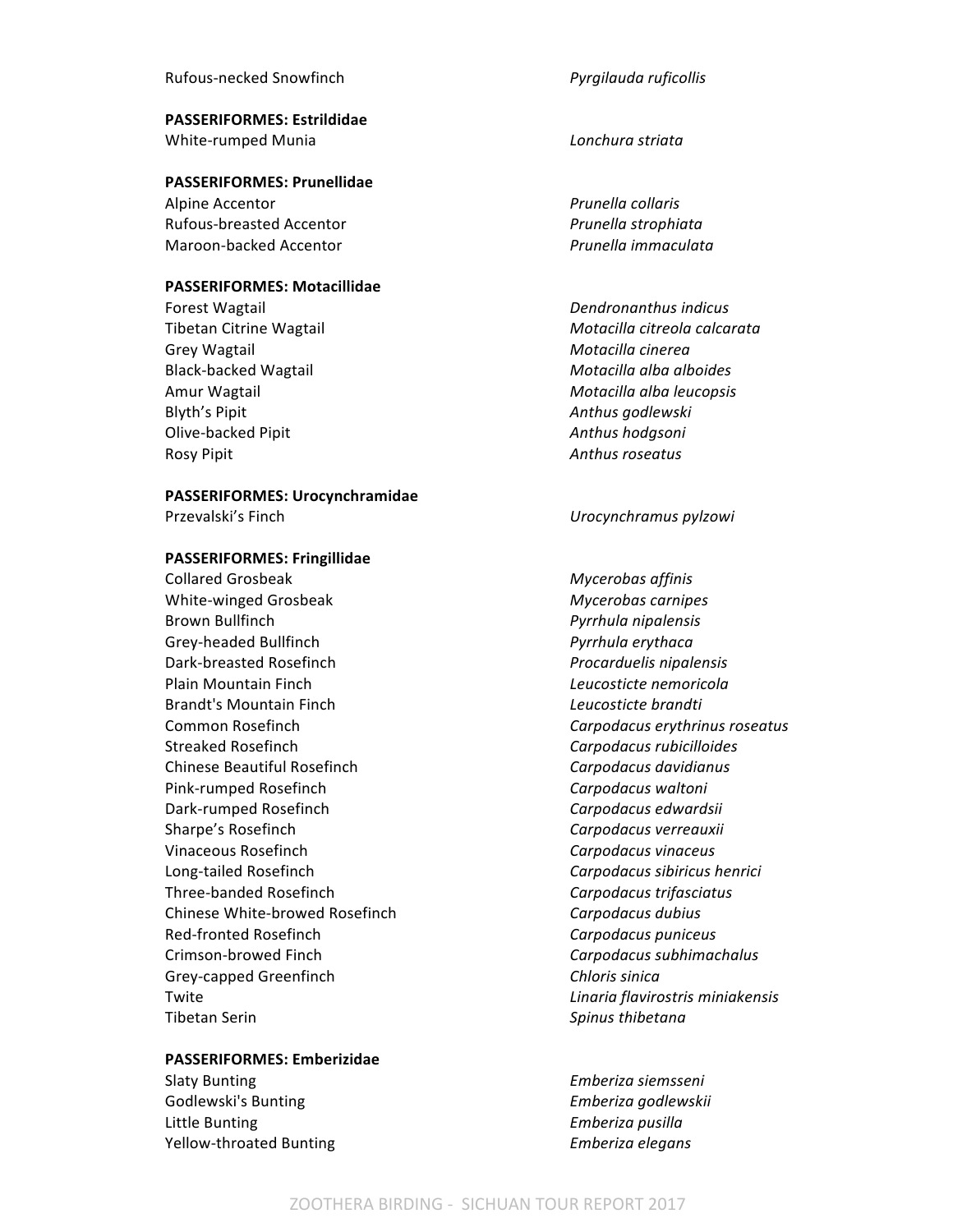#### **OTHER ANIMALS**

Tibetan Macaque *Macaca thibetana* Pallas's Squirrel **Callosciurus** erythraeus **Callosciurus** erythraeus Swinhoe's Squirrel *Tamiops swinhoei* Himalayan Marmot *Marmota himalayana* Plateau Pika *Ochotona curzaniae* Siberian Weasel *Mustela sibirica* Yellow-throated Marten *Martes flavigula* Woolly Hare *Lepus oiostolus* Hog Badger **Arctonyx** collaris Masked Palm Civet *Paguma larvata* Tibetan Fox *Vulpes ferrilata* Red Fox *Vulpes vulpes* Reeve's Muntjac **Muntiacus** reevesi Central Asian Red Deer *Cervus wallichii* Siberian Roe Deer **Capreolus** pygargus Capreolus pygargus Wild Boar **Sus** scrofa Chinese Giant Toad *Hyla chinensis* 

Golden Takin **Budorcas** taxicolor bedfordi Chinese Serow **Chinese** Serow **Capricornis** milneedwardsii



There's nothing better than seeing a Temminck's Tragopan - except maybe seeing two together!